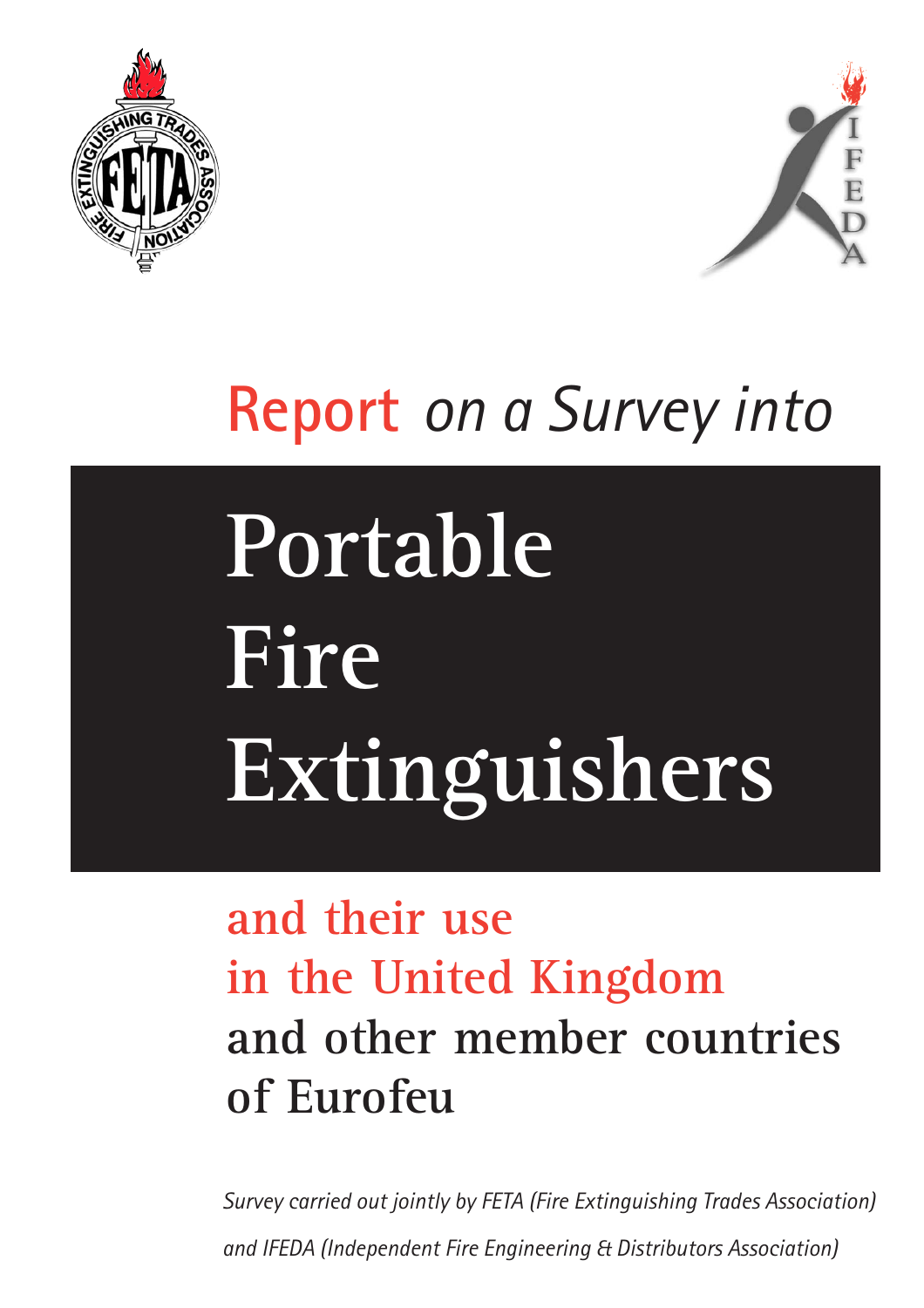## **Contents**

| Executive Summary - United Kingdom 1          |
|-----------------------------------------------|
| Results of Eurofeu Survey - United Kingdom  4 |
|                                               |
|                                               |
|                                               |
| Results of Eurofeu Survey - France9           |
| Results of Eurofeu Survey - Germany  10       |
| Results of Eurofeu Survey - Netherlands 11    |
| Results of Eurofeu Survey - General 12 - 13   |
| Choosing the right extinguisher  14           |
| Purchasing and installation 14                |
|                                               |
|                                               |
|                                               |
|                                               |
| FETA - The Association and its members. 16    |
| IFEDA - The Association and its members 18    |
| EUROFEU - The Association and its members 20  |

**All Rights Reserved**

*The contents of this report may not be photocopied, reproduced or stored in any retrieval system without the prior written permission of FETA. The information in this report was compiled from information collected from portable fire extinguisher service technicians and is believed to be correct at the time of publication - March 2003.*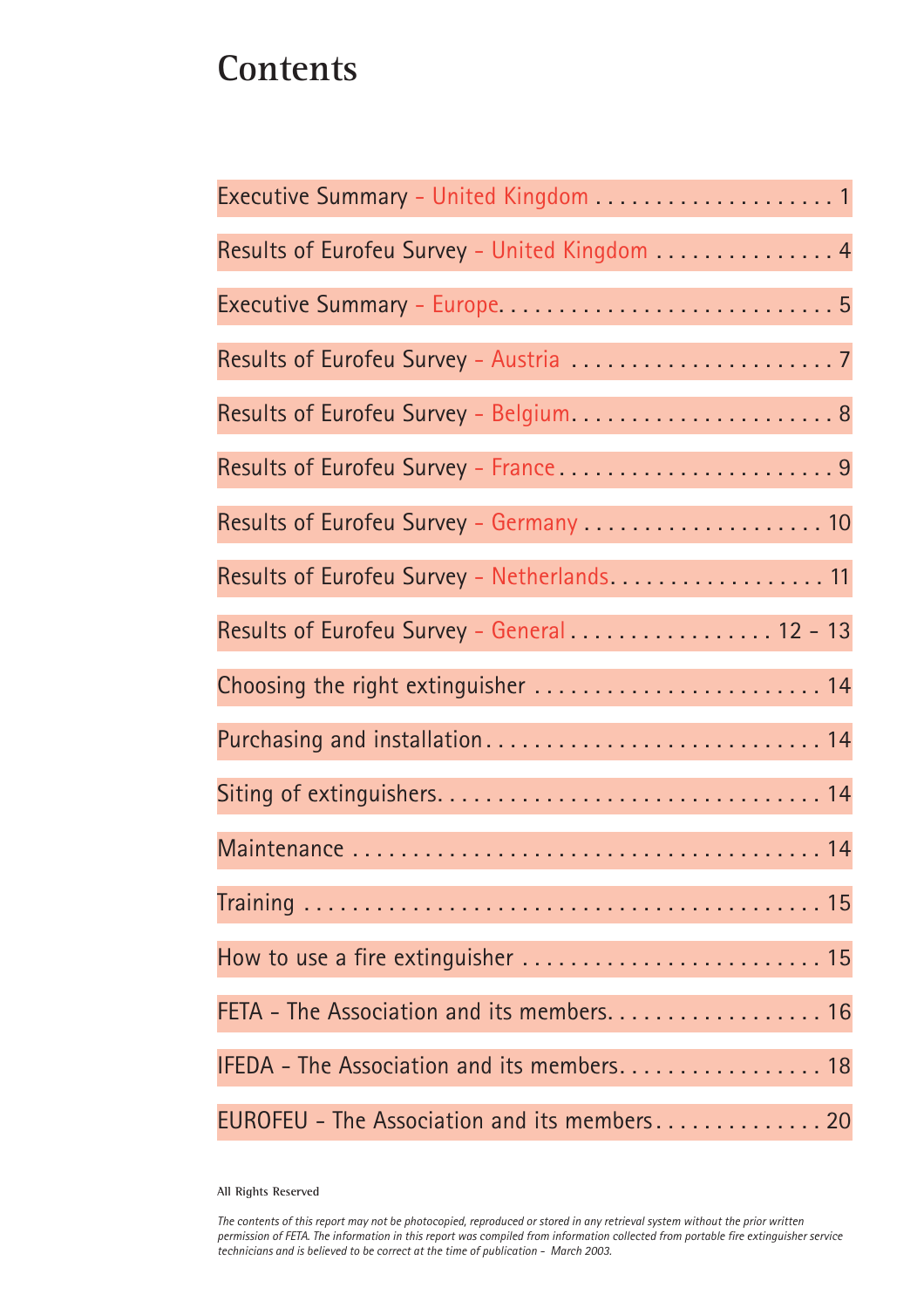## **Executive Summary - United Kingdom**

**A joint survey into the use of portable fire extinguishers in the UK was recently undertaken by the Fire Extinguishing Trades Association (FETA) and the Independent Fire Engineering & Distributors Association (IFEDA).**

According to the survey, fire extinguishers are estimated to:

- save the UK economy over £500million (based on values of the total fire claims for commercial premises in 1999)
- prevent 1,629 injuries (based on figures for deaths and injuries caused by fire published in 2001)
- prevent the loss of 24 lives (based on figures for deaths and injuries caused by fire published in 2001).

Fire losses in the UK are currently estimated at £7billion per annum but these official statistics only take into account those incidents reported to the fire service.

Fire extinguishers are designed to prevent relatively minor incidents becoming major conflagrations. Hence, their use often goes unreported.

represents the UK results from the survey (See "Results of Survey - United Kingdom" page 4)

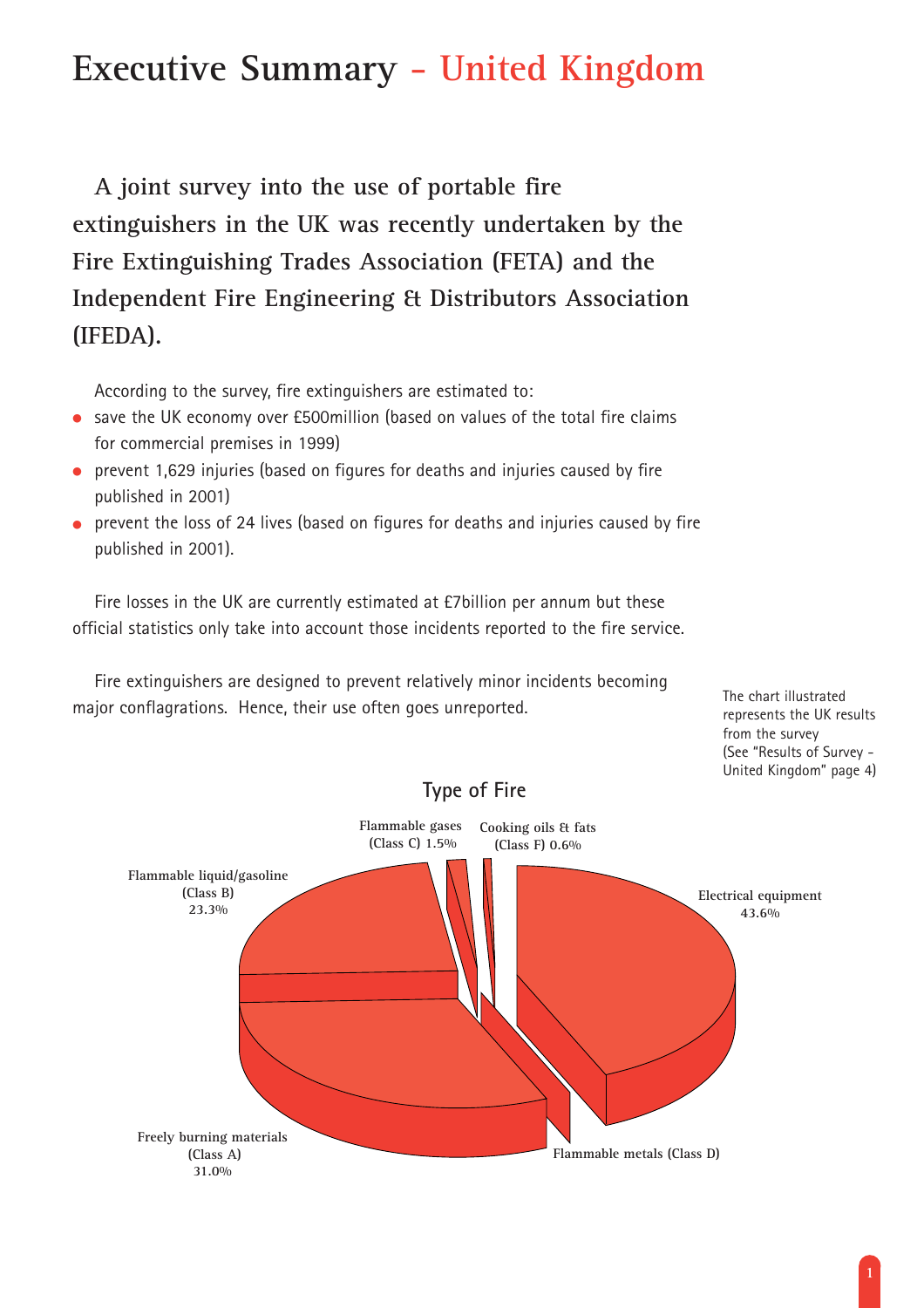

This fact is borne out by the findings of the survey in which some 75% of incidents documented did not require the attendance and resources of the fire service and were subsequently, therefore, not recorded in any official statistics. The two trade associations which represent the UK manufacturers, installers and maintainers of fire extinguishers and hose reels realised that the role of the extinguisher is not currently represented accurately and sought to bring into focus the very important role they play in fire safety.

The survey, which was carried out in 2002 over a four month period, with data collected from forms completed by service engineers of FETA and IFEDA member companies, also aims to identify the types of situation in which extinguishers continue to provide a vital means of first-aid fire-fighting.

Of the 2,173 incidents recorded in the survey, in 80% of cases (1,737) the portable equipment successfully extinguished the fire and in 75% (1,637) of those cases, the fire brigade was not required to attend. At a time when the cost of the fire service is under severe scrutiny (following publication of the Bain Report), estimates further suggest that portable fire extinguishers actually save £5.1million each year in terms of fire service resources (based on Gateshead Fire Service call-out costs of £220 per visit).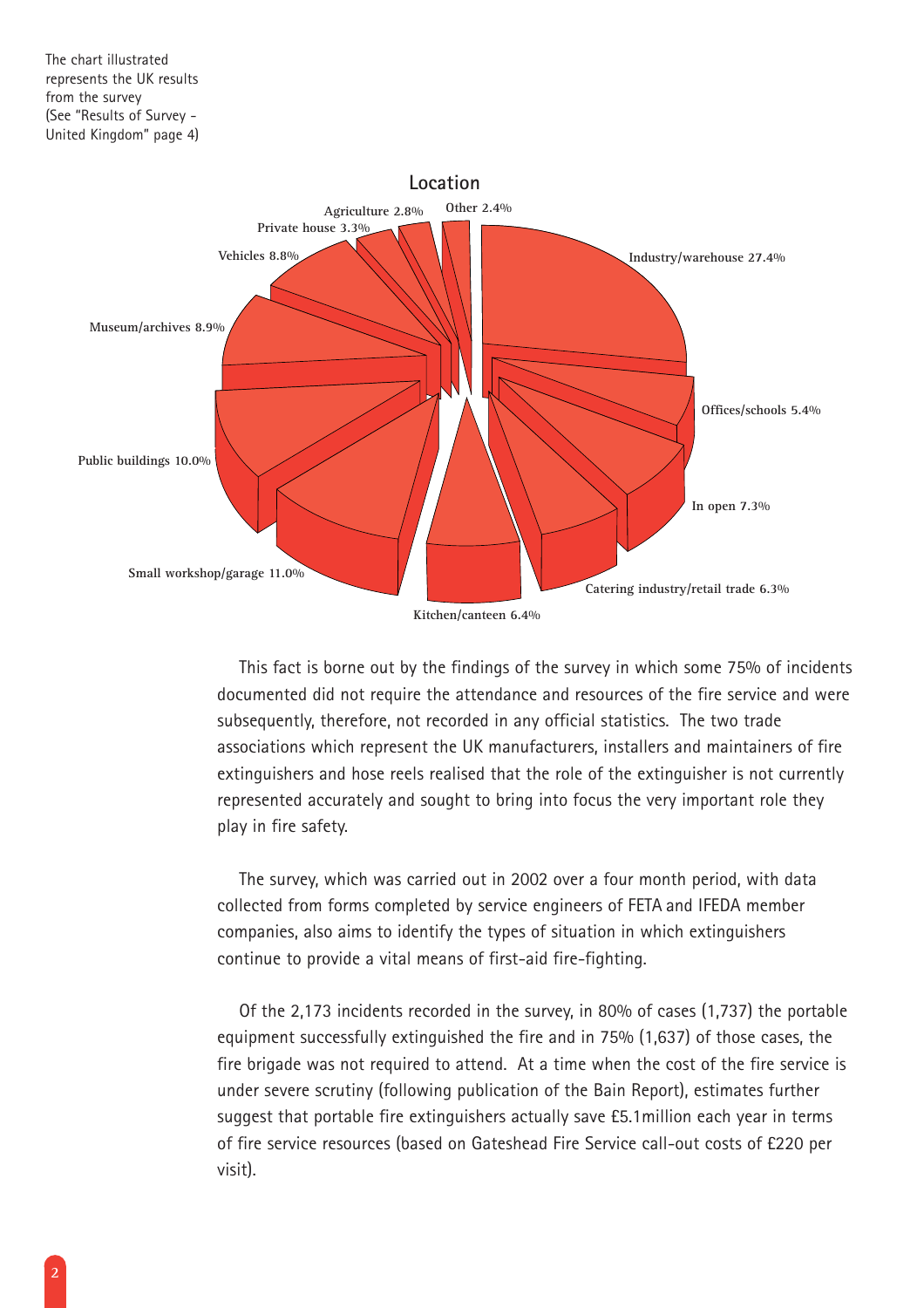The Fire Extinguishing Trades Association (FETA) and the Independent Fire Engineering & Distributors Association (IFEDA) are seeking general recognition that fire extinguishers, used by people who have received the appropriate training, make a significant contribution in the prevention of serious fires in the UK and that there is a failing in the current method of collating fire statistics.

More worringly, both associations believe that, in some quarters, the removal of extinguishers from some buildings is occurring because there is now a belief that the dangers posed by fire no longer exist. It is felt within FETA and IFEDA that this is a short-sighted and dangerous point of view.

The survey, it is felt, has demonstrated the important role that portable fire extinguishers play in the preservation of life and property. In the majority of incidents when a fire has started, fire extinguishers are sought out and are generally the first form of fire-fighting on the scene. Therefore it is equally vital that those extinguishers are well installed and maintained.



United Kingdom" page 4)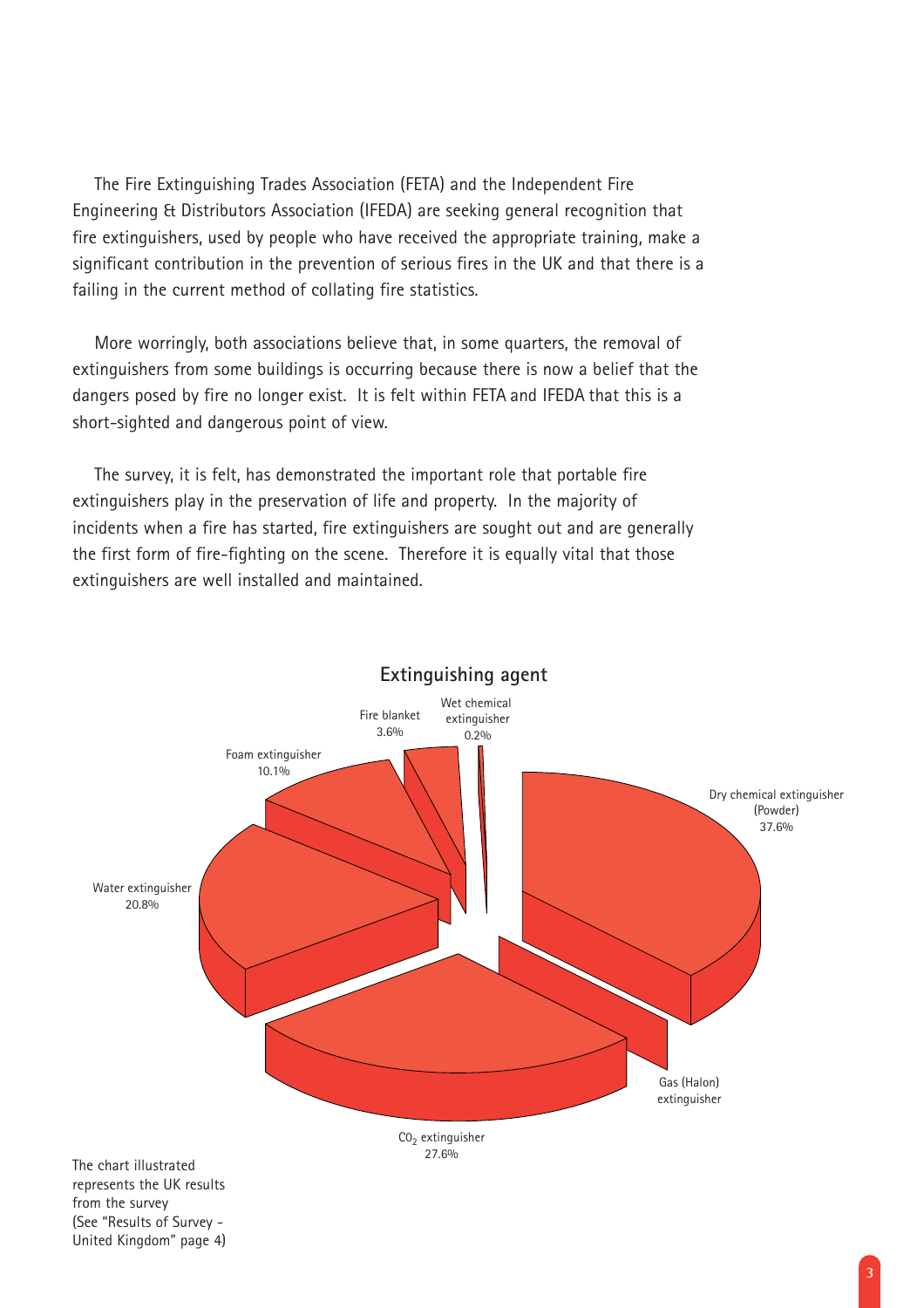## **Eurofeu Successful Use of Portable Extinguisher Survey 2002 Results of survey - United Kingdom**

|                                     |                | <b>LEI CEIIL</b> |
|-------------------------------------|----------------|------------------|
| Total number of incidents reported: | 2173           |                  |
| Extinguished by extinguisher        | 1737           | 79.9%            |
| Not extinguished by extinguisher    | 436            | 20.1%            |
| Fire Brigade called                 | 523            | 24.1%            |
| Fire Brigade not called             | 1637           | 75.3%            |
| Not known                           | 13             | 0.6%             |
| Type of fire:                       |                |                  |
| Freely burning materials (Class A)  | 674            | 31.0%            |
| Flammable liquid/gasoline (Class B) | 507            | 23.3%            |
| Flammable gases (Class C)           | 32             | 1.5%             |
| Cooking oils and fat (Class F)      | 12             | 0.6%             |
| Electrical equipment                | 947            | 43.6%            |
| Flammable metals (Class D)          | $\mathbf{1}$   | ۳                |
| Location:                           |                |                  |
| Industry/warehouse                  | 595            | 27.4%            |
| Small workshop/garage               | 239            | 11.0%            |
| Public buildings                    | 218            | 10.0%            |
| Catering industry/retail trade      | 137            | 6.3%             |
| Offices/schools                     | 118            | 5.4%             |
| Museum/archives                     | 193            | 8.9%             |
| Kitchen/canteen                     | 140            | 6.4%             |
| Vehicles                            | 191            | 8.8%             |
| Agriculture                         | 61             | 2.8%             |
| Private house                       | 71             | 3.3%             |
| In open<br>Other                    | 158            | 7.3%             |
|                                     | 52             | 2.4%             |
| Type of extinguisher used:          |                |                  |
| Dry chemical (Powder)               | 1925           | 37.6%            |
| CO <sub>2</sub>                     | 1407           | 27.6%            |
| Water                               | 1061           | 20.8%            |
| Foam                                | 516            | 10.1%            |
| Fire blanket                        | 185            | 3.6%             |
| Wet chemical                        | 12             | 0.2%             |
| Gas (Halon)                         | $\overline{2}$ |                  |
| Total                               | 5108           | 100.0%           |
| Cause of fire:                      |                |                  |
| Accident                            | 1830           | 84.2%            |
| Arson                               | 260            | 12.0%            |
| Unknown                             | 83             | 3.8%             |
| Operated by trained staff:          |                |                  |
| Yes                                 | 1273           | 58.6%            |
| No                                  | 790            | 36.4%            |
| Unknown                             | 110            | 5.0%             |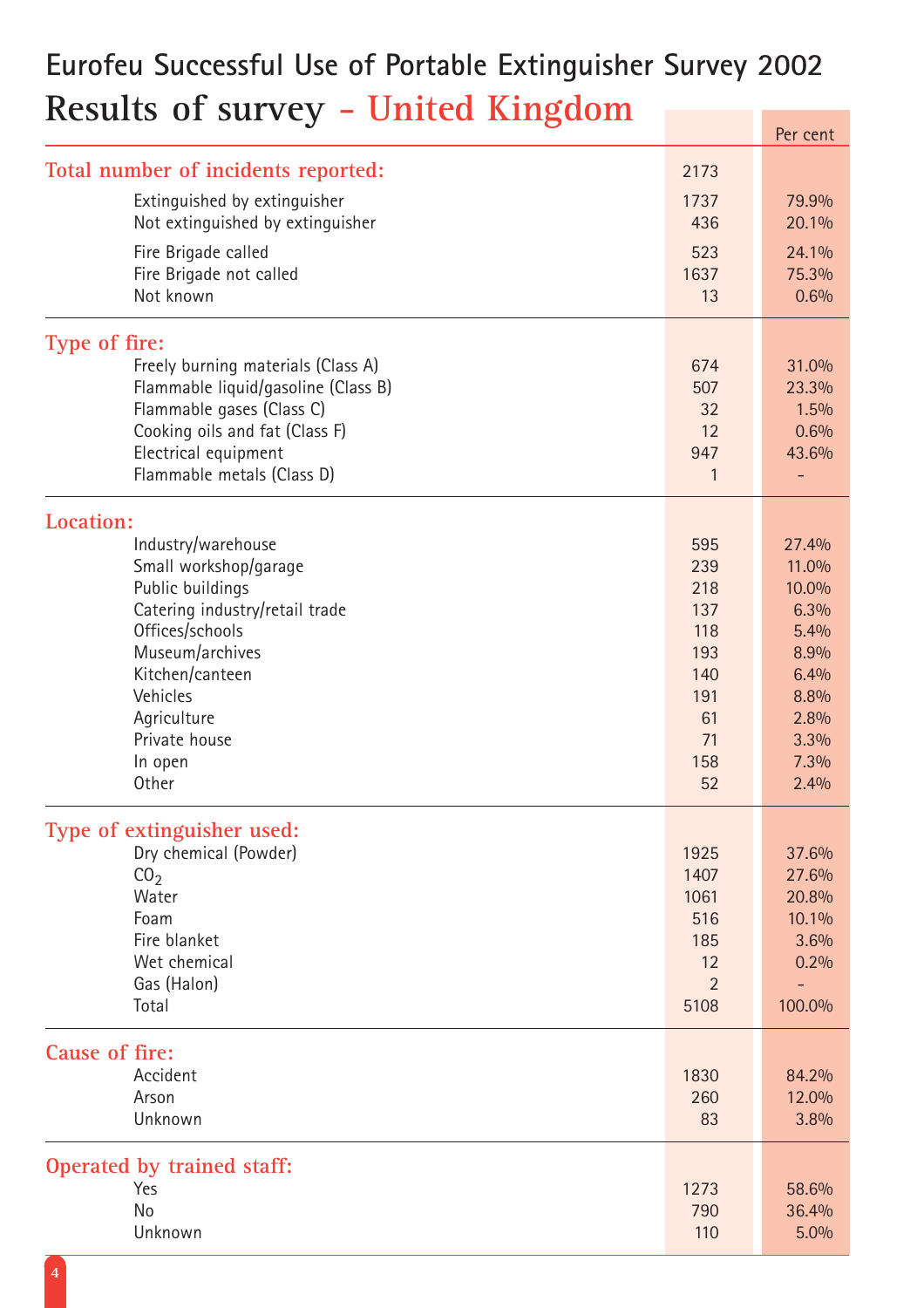### **Executive Summary - Europe**

In addition to the UK findings, the survey was part of a wider European survey conducted over a three month period in 2002 by Eurofeu, - the European committee of the manufacturers of fire protection equipment and fire-fighting vehicles - in which research was also undertaken in Austria, Belgium, Germany, France and the Netherlands. Across the six EU member countries it was found that in 81.5% of incidents, fires were successfully put out by extinguishers, reflecting the 80% success rate found in the UK and demonstrating the importance of the role played by first aid fire-fighting in reducing fire losses.

The following pages contain the results of the survey into the successful use of portable fire extinguishers in the five other European countries with the final table giving a summary of all six countries. The survey was carried out during 2002.

As the replies from each member association varied slightly in the categories listed, the collated results have been adjusted to allow for this variance. For example, in the German results "store/warehouse" and "factory warehouse" have been combined to give the "industry/warehouse" figure. This adjustment does not change any of the trends shown by the survey.

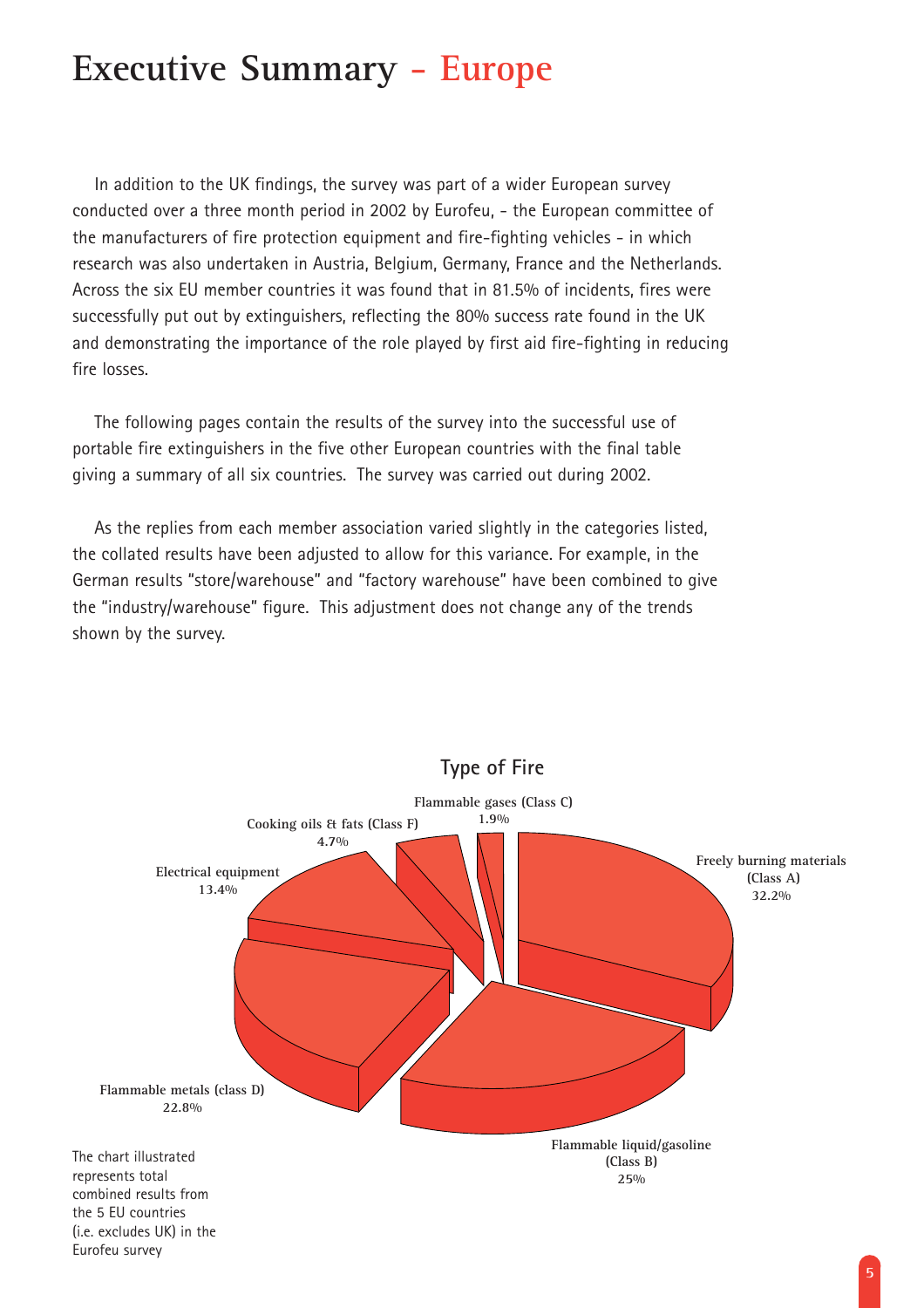

The results of the survey show that the majority of fires (83%) were successfully extinguished by the use of portable fire extinguishers and in most cases (78%), the incident was handled without the need to call the fire brigade.

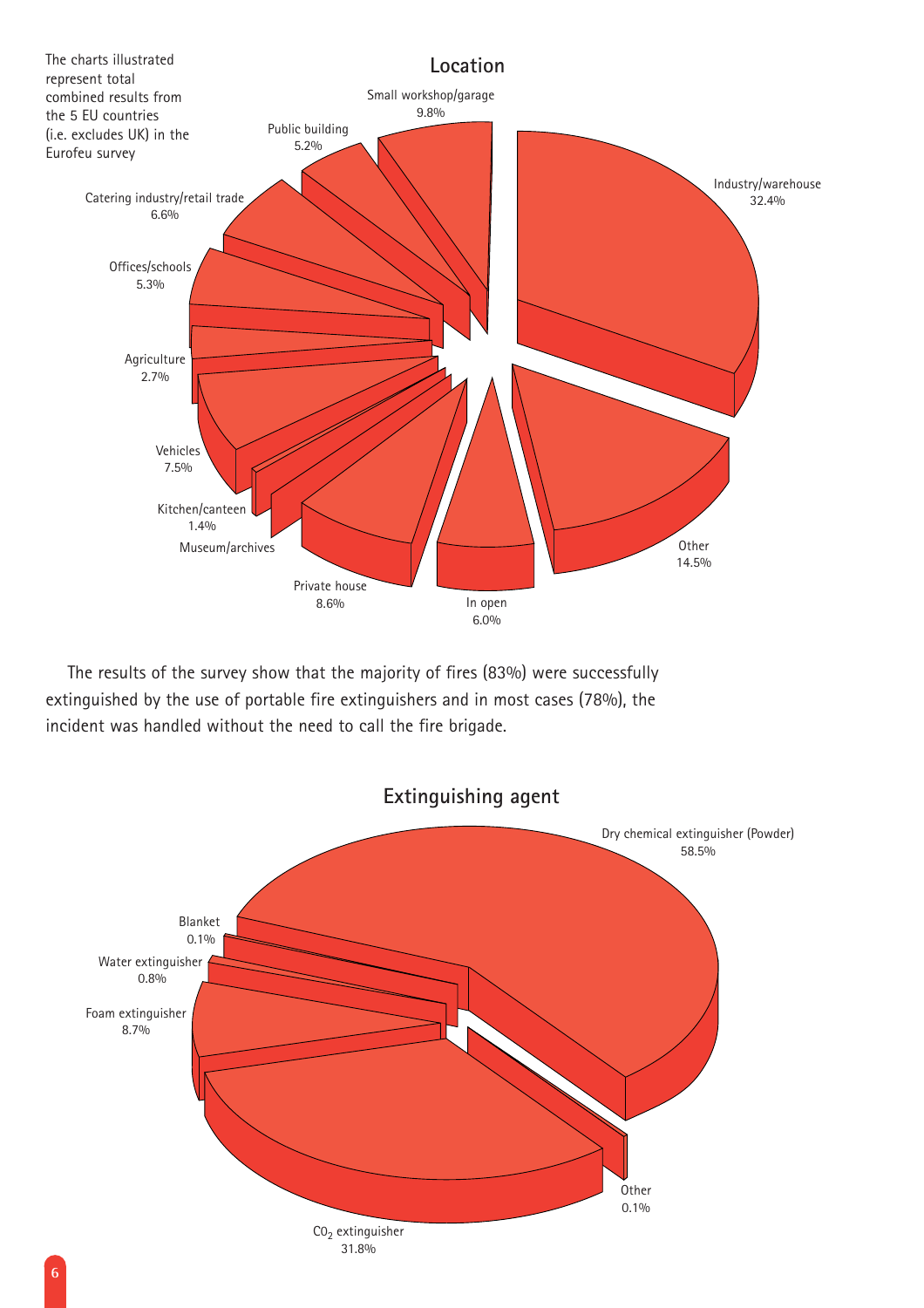## **Eurofeu Successful Use of Portable Extinguisher Survey 2002** Results of survey - Austria

|                                                                                                                                                                                       |                | Per cent       |
|---------------------------------------------------------------------------------------------------------------------------------------------------------------------------------------|----------------|----------------|
| Total number of incidents reported:                                                                                                                                                   |                |                |
| Fire Brigade called<br>Fire Brigade not called                                                                                                                                        | 24<br>24       | 50.0%<br>50.0% |
| Location:                                                                                                                                                                             |                |                |
| Private house                                                                                                                                                                         | 14             | 29.1%          |
| In open                                                                                                                                                                               | 8              | 16.7%          |
| <b>Office</b>                                                                                                                                                                         | $\overline{2}$ | 4.2%           |
| Factory/warehouse                                                                                                                                                                     | 18             | 37.5%          |
| Public building                                                                                                                                                                       | $\overline{4}$ | 8.3%           |
| Vehicle/garage                                                                                                                                                                        | $\overline{2}$ | 4.2%           |
| Type of extinguisher used:                                                                                                                                                            |                |                |
| Water                                                                                                                                                                                 | 10             | 10.9%          |
| Foam                                                                                                                                                                                  | 19             | 20.6%          |
| Dry chemical (Powder)                                                                                                                                                                 | 46             | 50.0%          |
| CO <sub>2</sub>                                                                                                                                                                       | 17             | 18.5%          |
| Total                                                                                                                                                                                 | 92             | 100.0%         |
| * NOTE: It is appreciated that the number of reported incidents from Austria is too<br>small to be representative of their market.<br>However, it has been included for completeness. |                |                |
|                                                                                                                                                                                       |                |                |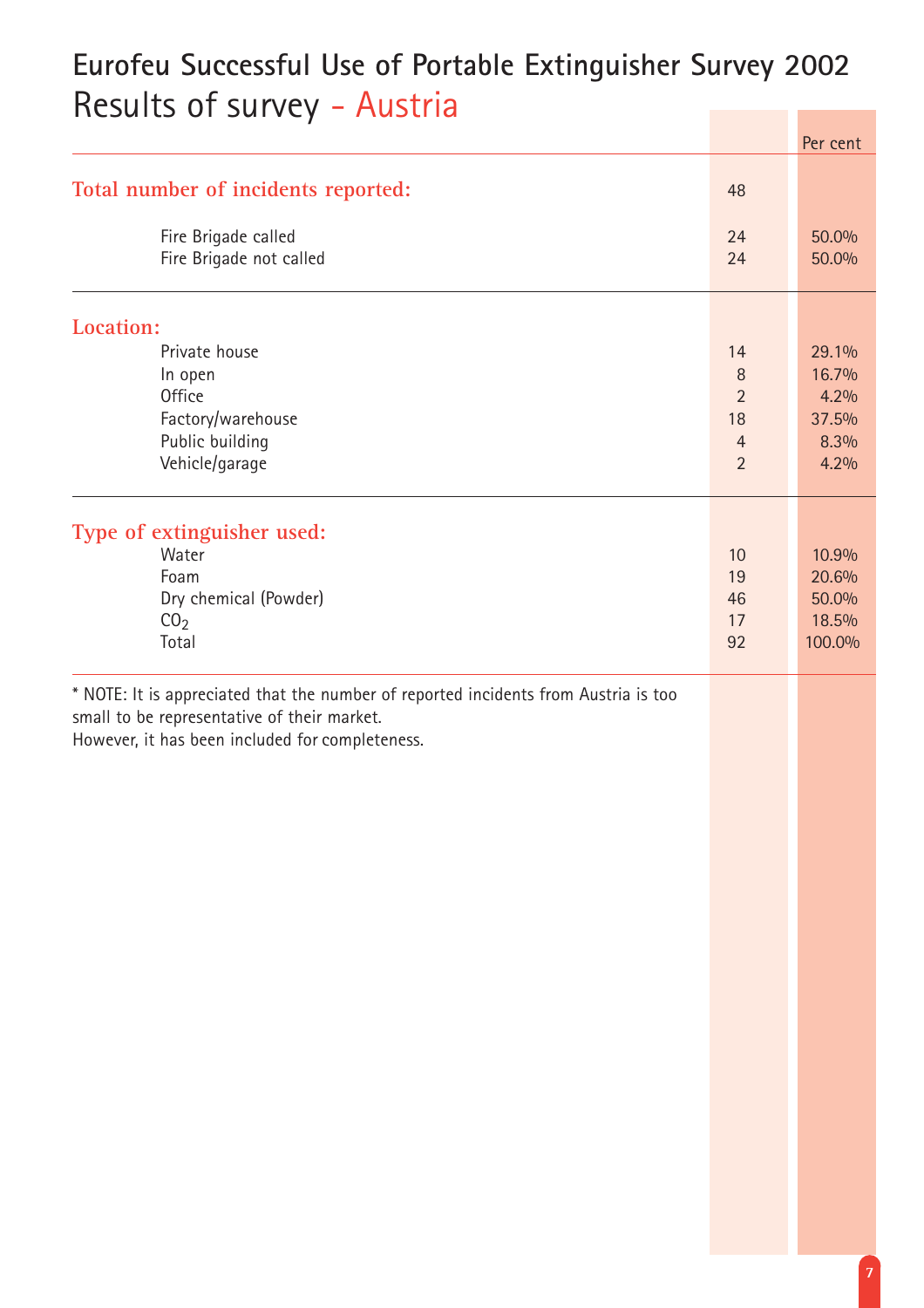## **Eurofeu Successful Use of Portable Extinguisher Survey 2002 Results of survey - Belgium**

|                                                                  |                | Per cent |
|------------------------------------------------------------------|----------------|----------|
| Total number of incidents reported:                              | 937            |          |
|                                                                  | 718            | 76.6%    |
| Extinguished by extinguisher<br>Not extinguished by extinguisher | 219            | 23.4%    |
|                                                                  |                |          |
| Fire Brigade called                                              | 138            | 14.7%    |
| Fire Brigade not called                                          | 772            | 82.4%    |
| Not known                                                        | 27             | 2.7%     |
|                                                                  |                |          |
| Type of fire:                                                    |                |          |
| Freely burning materials (Class A)                               | 183            | 19.5%    |
| Wood/textile/rubber                                              | 140            | 14.9%    |
| Flammable gases (Class C)                                        | 19             | 2.0%     |
| Flammable liquid/gasoline (Class B)                              | 234            | 25.0%    |
| Cooking oils and fat (Class F)                                   | 42             | 4.6%     |
| Electrical equipment                                             | 122            | 13.0%    |
| Other                                                            | 197            | 21.0%    |
| Location:                                                        |                |          |
| Industry/warehouse                                               | 378            | 40.3%    |
| Small workshop/garage                                            | 160            | 17.1%    |
| Public buildings                                                 | 96             | 10.2%    |
| Catering industry/retail trade                                   | 39             | 4.2%     |
| Offices/schools                                                  | 60             | 6.4%     |
| Kitchen/canteen                                                  | 31             | 3.3%     |
| Vehicles                                                         | 53             | 5.7%     |
|                                                                  |                |          |
| Agriculture                                                      | $\sqrt{2}$     | 0.2%     |
| Museum/archives                                                  | 1              | 0.1%     |
| Private house                                                    | 41             | 4.4%     |
| Other                                                            | 76             | 8.1%     |
| Type of extinguisher used:                                       |                |          |
| Fire blanket                                                     | $\overline{2}$ |          |
| Dry chemical (Powder)                                            | 2123           | 61.5%    |
| CO <sub>2</sub>                                                  | 1328           | 38.5%    |
| Foam                                                             | $\overline{0}$ |          |
| Other                                                            |                |          |
| Total                                                            | 3454           | 100.0%   |
|                                                                  |                |          |
|                                                                  |                |          |
|                                                                  |                |          |
|                                                                  |                |          |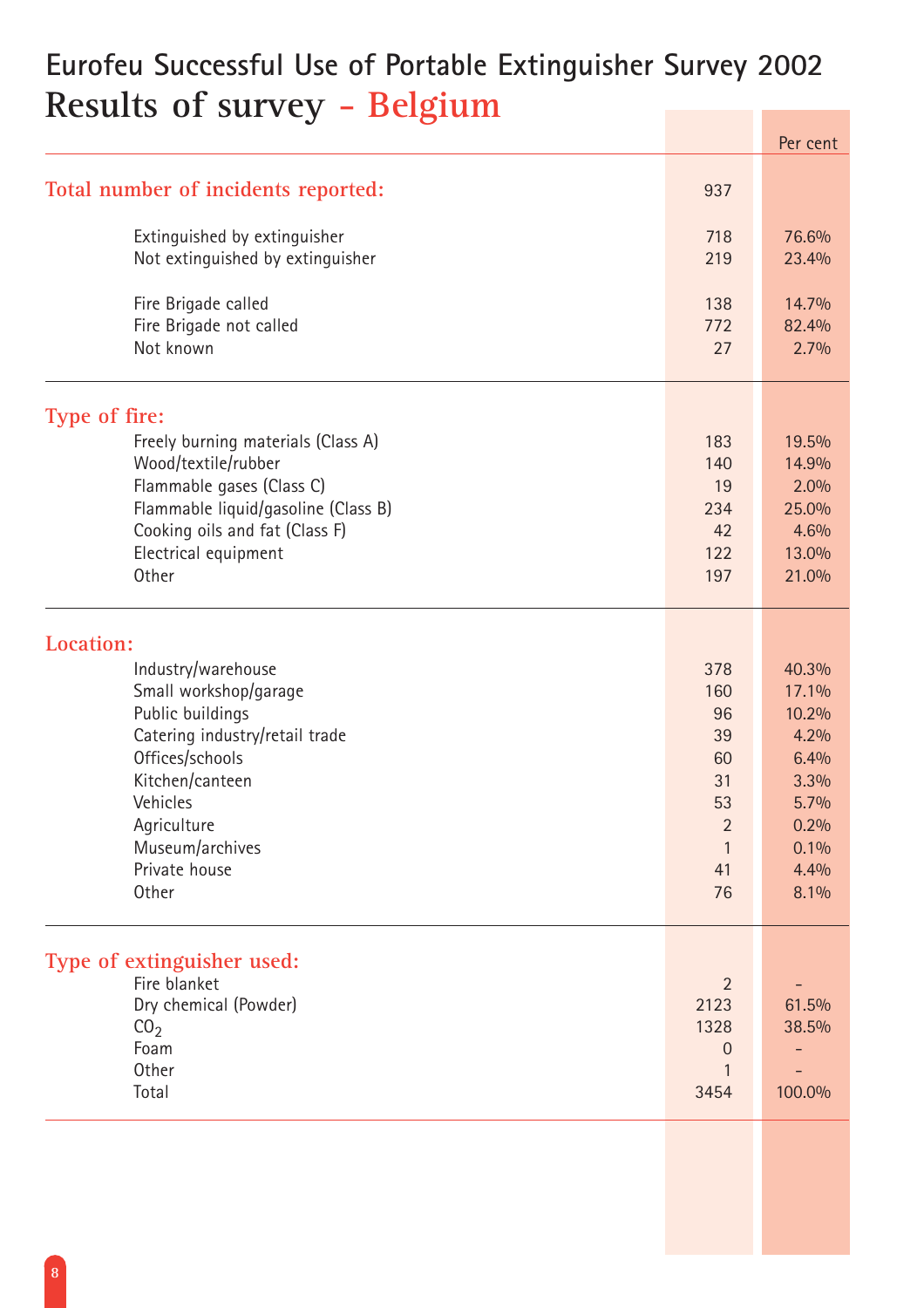## **Eurofeu Successful Use of Portable Extinguisher Survey 2002 Results of survey - France**

|                                                                                                                                                       |                                                      | Per cent                                                               |
|-------------------------------------------------------------------------------------------------------------------------------------------------------|------------------------------------------------------|------------------------------------------------------------------------|
| Total number of incidents reported:                                                                                                                   | 696                                                  |                                                                        |
| Extinguished by extinguisher<br>Not extinguished by extinguisher                                                                                      | 534<br>162                                           | 76.8%<br>23.2%                                                         |
| Fire Brigade called<br>Fire Brigade not called                                                                                                        | 165<br>531                                           | 23.7%<br>76.3%                                                         |
| Location:                                                                                                                                             |                                                      |                                                                        |
| Industry/warehouse<br>Small workshop/garage<br>Public buildings<br>Offices/school<br>Restaurants<br>Vehicles<br>Agriculture<br>Private house<br>Other | 238<br>68<br>20<br>47<br>36<br>23<br>37<br>41<br>186 | 34.2%<br>9.7%<br>2.9%<br>6.8%<br>5.2%<br>3.3%<br>5.3%<br>5.9%<br>26.7% |
| Type of extinguisher used:<br>Dry chemical (Powder)<br>CO <sub>2</sub><br>Foam*<br>Total                                                              | 706<br>407<br>555<br>1668                            | 42.3%<br>24.4%<br>33.3%<br>100.0%                                      |
|                                                                                                                                                       |                                                      |                                                                        |

\* Water-based extinguishers in France are almost exclusively foam extinguishers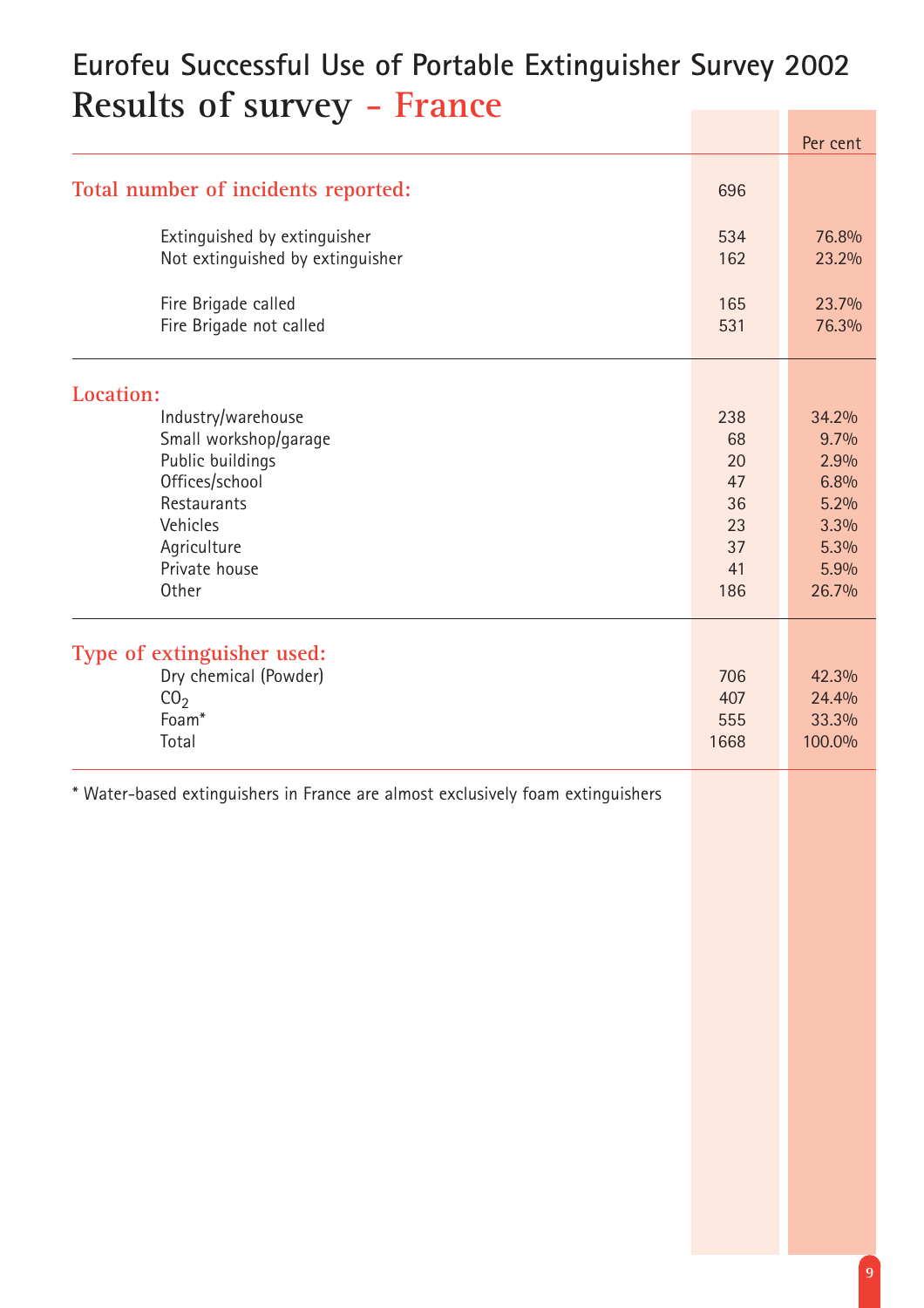## **Eurofeu Successful Use of Portable Extinguisher Survey 2002 Results of survey - Germany**

|                                     |      | Per cent |
|-------------------------------------|------|----------|
| Total number of incidents reported: | 806  |          |
| Extinguished by extinguisher        | 779  | 96.7%    |
| Not extinguished by extinguisher    | 27   | 3.3%     |
| Fire Brigade called                 | 168  | 20.8%    |
| Fire Brigade not called             | 526  | 65.3%    |
| Not known                           | 112  | 13.9%    |
| Location:                           |      |          |
| In open                             | 149  | 18.5%    |
| Factory/warehouse                   | 141  | 17.6%    |
| Other                               | 97   | 12.0%    |
| Vehicle/garage                      | 95   | 11.8%    |
| Residential                         | 94   | 11.7%    |
| Store/warehouse                     | 45   | 5.6%     |
| Shop                                | 43   | 5.3%     |
| Hotel/restaurant/bar                | 41   | 5.1%     |
| Private house                       | 34   | 4.2%     |
| <b>Office</b>                       | 30   | 3.7%     |
| Agricultural building               | 23   | 2.8%     |
| Place of entertainment              | 14   | 1.7%     |
| Type of extinguisher used:          |      |          |
| Dry chemical (Powder)               | 1561 | 66.2%    |
| CO <sub>2</sub>                     | 675  | 28.6%    |
| Foam                                | 74   | 3.1%     |
| Water                               | 49   | 2.0%     |
| Total                               | 2359 | 100.0%   |
|                                     |      |          |
|                                     |      |          |
|                                     |      |          |
|                                     |      |          |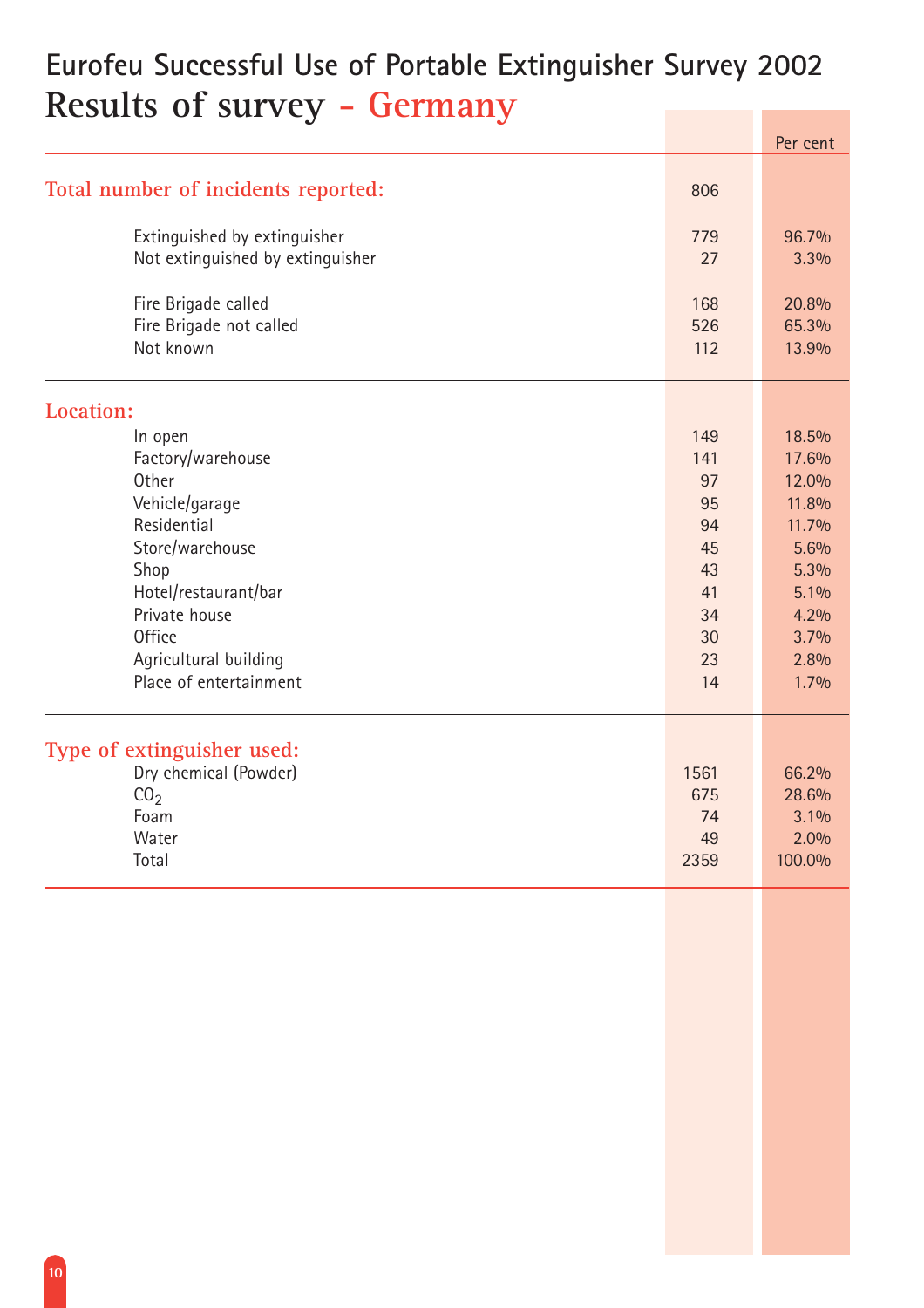## **Eurofeu Successful Use of Portable Extinguisher Survey 2002 Results of survey - Netherlands**

|                                     |                 | Per cent |
|-------------------------------------|-----------------|----------|
| Total number of incidents reported: | 140             |          |
| Extinguished by extinguisher        | 132             | 94.3%    |
| Not extinguished by extinguisher    | 8               | 5.7%     |
| Fire Brigade called                 | 32              | 22.9%    |
| Fire Brigade not called             | 108             | 77.1%    |
| Type of fire:                       |                 |          |
| Freely burning materials (Class A)  | 24              | 17.2%    |
| Flammable gases (Class C)           | $\overline{2}$  | 1.4%     |
| Flammable liquid/gasoline (Class B) | 34              | 24.3%    |
| Cooking oils and fat (Class F)      | 9               | 6.4%     |
| Electrical equipment                | 22              | 15.7%    |
| Other                               | 49              | 35.0%    |
| Location:                           |                 |          |
| Industry/storage                    | 30              | 21.4%    |
| Small workshop/garage               | 30              | 21.4%    |
| Public buildings                    | $\overline{2}$  | 1.4%     |
| Catering industry/retail trade      | 12              | 8.6%     |
| Offices/schools                     | 3               | 2.2%     |
| Kitchen/canteen                     | $6\phantom{1}6$ | 4.3%     |
| Vehicles                            | 24              | 17.2%    |
| Agriculture                         | 8               | 5.7%     |
| Private house                       | $\overline{2}$  | 1.4%     |
| Other                               | 23              | 16.4%    |
| Type of extinguisher used:          |                 |          |
| Dry chemical (Powder)               | 87              | 53.6%    |
| CO <sub>2</sub>                     | 39              | 24.1%    |
| Foam                                | 24              | 14.8%    |
| Fire blanket                        | 3               | 1.7%     |
| Other                               | 9               | 5.6%     |
| Total                               | 162             | 100.0%   |
|                                     |                 |          |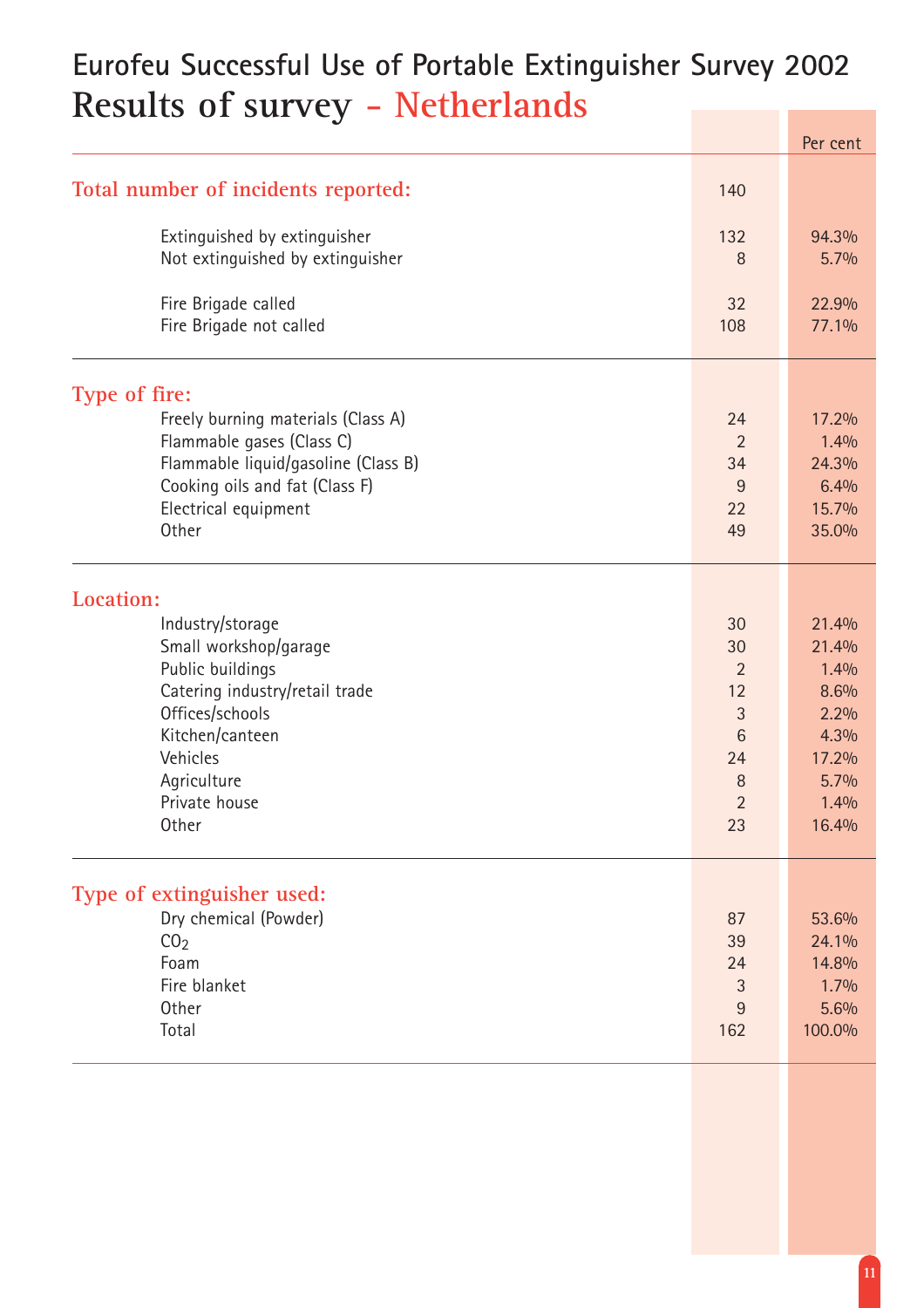## **Successful Use of Portable Extinguisher Survey 2002** Results of survey - For all six countries surveyed

|                                                                                                                                                                                                                                         |                                                                                                                                                              | Per cent                                                                    |                                                                                          | Per cent                                                                     |
|-----------------------------------------------------------------------------------------------------------------------------------------------------------------------------------------------------------------------------------------|--------------------------------------------------------------------------------------------------------------------------------------------------------------|-----------------------------------------------------------------------------|------------------------------------------------------------------------------------------|------------------------------------------------------------------------------|
| <b>Country</b>                                                                                                                                                                                                                          | Austria                                                                                                                                                      | 0/0                                                                         | <b>Belgium</b>                                                                           | 0/0                                                                          |
| Total number of incidents reported:                                                                                                                                                                                                     | 48                                                                                                                                                           |                                                                             | 937                                                                                      |                                                                              |
| Extinguished by extinguisher<br>Not extinguished by extinguisher<br>Not reported                                                                                                                                                        | 48                                                                                                                                                           |                                                                             | 718<br>219                                                                               | 76.6<br>23.4                                                                 |
| Fire Brigade called<br>Fire Brigade not called<br>Not known                                                                                                                                                                             | 24<br>24                                                                                                                                                     | 50.0<br>50.0                                                                | 138<br>772<br>27                                                                         | 14.7<br>82.4<br>2.9                                                          |
| Type of fire:<br>Freely burning materials (Class A)<br>Flammable gases (Class C)<br>Flammable liquid/gasoline (Class B)<br>Cooking oils and fat (Class F)<br>Electrical equipment<br>Flammable metals (Class D)                         |                                                                                                                                                              |                                                                             | 323<br>19<br>234<br>42<br>122<br>197                                                     | 34.4<br>2.0<br>25.0<br>4.6<br>13.0<br>21.0                                   |
| Location:<br>Industry/warehouse<br>Small workshop/garage<br>Public buildings<br>Catering industry/retail trade<br>Offices/schools<br>Museum/archives<br>Kitchen/canteen<br>Vehicles<br>Agriculture<br>Private house<br>In open<br>Other | 18<br>$\overline{0}$<br>$\overline{4}$<br>$\overline{2}$<br>$\mathbf 0$<br>$\overline{0}$<br>$\mathbf 0$<br>$\overline{2}$<br>$\overline{0}$<br>14<br>$\, 8$ | 37.5<br>8.3<br>4.2<br>$\overline{\phantom{0}}$<br>Ξ.<br>4.2<br>29.1<br>16.7 | 378<br>160<br>96<br>39<br>60<br>$\mathbf{1}$<br>31<br>53<br>$\overline{2}$<br>41<br>76   | 40.3<br>17.1<br>10.2<br>4.2<br>6.4<br>0.1<br>3.3<br>5.7<br>0.2<br>4.4<br>8.1 |
| Type of extinguisher used:<br>Fire blanket<br>Dry chemical (Powder)<br>CO <sub>2</sub><br>Gas (Halon)<br>Foam<br>Water<br>Wet chemical<br>Other<br>Total                                                                                | $\overline{0}$<br>46<br>17<br>$\overline{0}$<br>19<br>10<br>$\overline{0}$<br>$\overline{0}$<br>92                                                           | 50.0<br>18.5<br>20.6<br>10.9<br>100.0                                       | $\overline{2}$<br>2123<br>1328<br>0<br>0<br>$\boldsymbol{0}$<br>$\mathbf 0$<br>1<br>3454 | 61.5<br>38.5<br>100.0                                                        |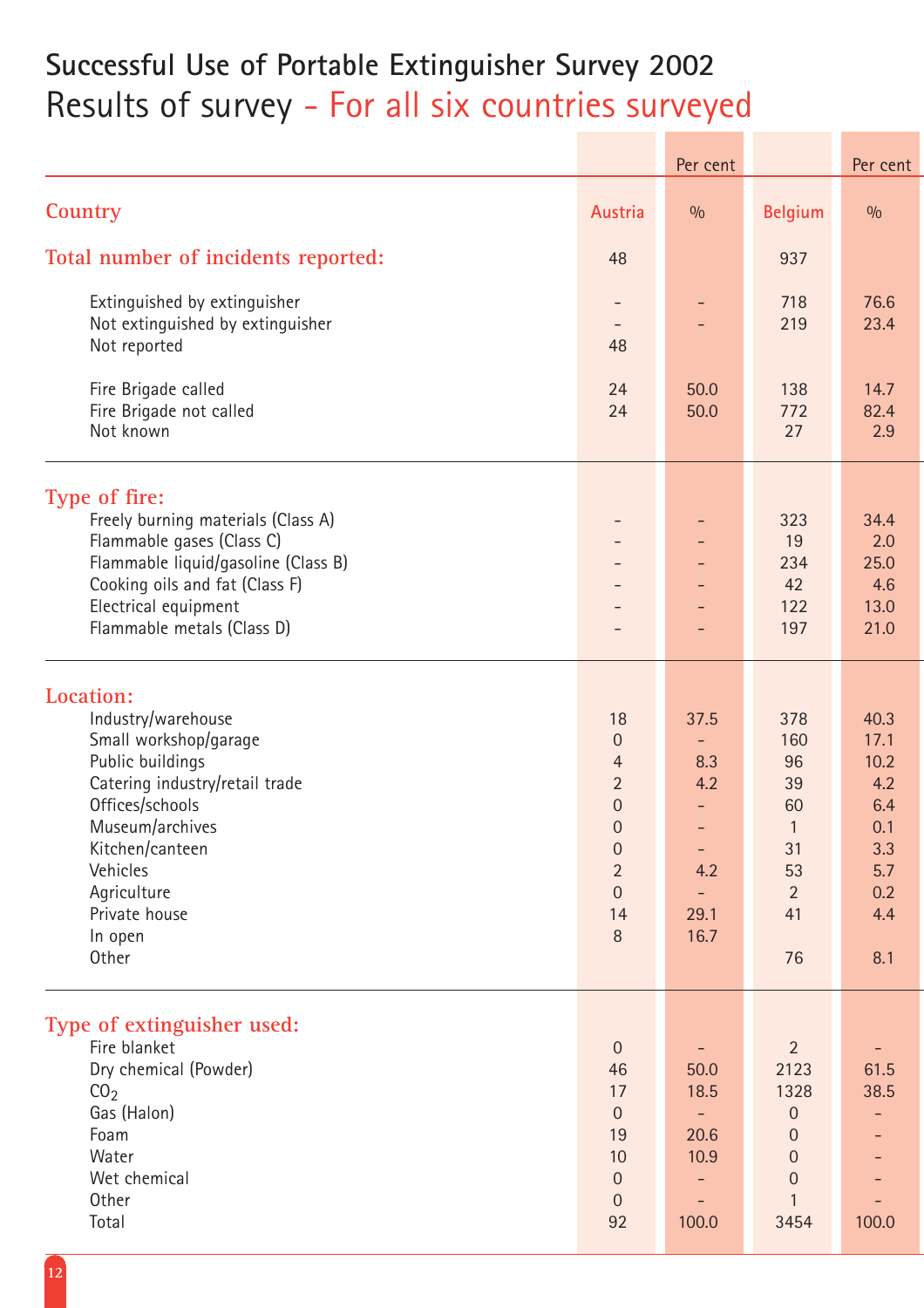|                                                                                                                      | Per cent                                                                                               |                                                                                                               | Per cent                                                                                                    |                                                                                                                                           | Per cent                                                                                      |                                                                                   | Per cent                                                                                             |                                                                                   | Per cent                                                                           |
|----------------------------------------------------------------------------------------------------------------------|--------------------------------------------------------------------------------------------------------|---------------------------------------------------------------------------------------------------------------|-------------------------------------------------------------------------------------------------------------|-------------------------------------------------------------------------------------------------------------------------------------------|-----------------------------------------------------------------------------------------------|-----------------------------------------------------------------------------------|------------------------------------------------------------------------------------------------------|-----------------------------------------------------------------------------------|------------------------------------------------------------------------------------|
| <b>France</b>                                                                                                        | 0/0                                                                                                    | Germany                                                                                                       | 0/0                                                                                                         | <b>Neth'lands</b>                                                                                                                         | 0/0                                                                                           | <b>UK</b>                                                                         | 0/0                                                                                                  | Total                                                                             | 0/0                                                                                |
| 696                                                                                                                  |                                                                                                        | 806                                                                                                           |                                                                                                             | 140                                                                                                                                       |                                                                                               | 2173                                                                              |                                                                                                      | 4800                                                                              |                                                                                    |
| 545<br>151                                                                                                           | 78.3<br>21.7                                                                                           | 779<br>27                                                                                                     | 96.7<br>3.3                                                                                                 | 132<br>8                                                                                                                                  | 94.3<br>5.7                                                                                   | 1737<br>436                                                                       | 79.9<br>20.1                                                                                         | 3911<br>841<br>48                                                                 | 81.5<br>17.5<br>10.0                                                               |
| 165<br>531                                                                                                           | 23.7<br>76.3                                                                                           | 168<br>526<br>112                                                                                             | 20.8<br>65.3<br>13.9                                                                                        | 32<br>108                                                                                                                                 | 22.9<br>77.1                                                                                  | 523<br>1637<br>13                                                                 | 24.1<br>75.9<br>0.6                                                                                  | 1050<br>3598<br>152                                                               | 21.9<br>75.0<br>3.1                                                                |
|                                                                                                                      |                                                                                                        |                                                                                                               |                                                                                                             | 24<br>$\overline{2}$<br>34<br>$\boldsymbol{9}$<br>22<br>49                                                                                | 17.2<br>1.4<br>24.3<br>6.4<br>15.7<br>35.0                                                    | 674<br>32<br>507<br>12<br>947<br>$\mathbf{1}$                                     | 31.0<br>1.5<br>23.3<br>0.6<br>43.6                                                                   | 1021<br>53<br>775<br>63<br>1091<br>247                                            | 31.6<br>1.6<br>23.8<br>1.9<br>33.5<br>7.6                                          |
| 238<br>68<br>20<br>36<br>47<br>$\overline{0}$<br>$\boldsymbol{0}$<br>23<br>37<br>41<br>$\overline{0}$<br>186         | 34.2<br>9.7<br>2.9<br>5.2<br>6.8<br>$\sim$ $-$<br>3.3<br>5.3<br>5.9<br>$\omega_{\rm{eff}}$<br>26.7     | 186<br>$\boldsymbol{0}$<br>14<br>84<br>30<br>$\overline{0}$<br>$\overline{0}$<br>95<br>23<br>128<br>149<br>97 | 23.1<br>$\equiv$ .<br>1.7<br>10.4<br>3.7<br>$\overline{\phantom{m}}$<br>11.8<br>2.9<br>15.9<br>18.5<br>12.0 | 30<br>30<br>$\overline{2}$<br>12<br>$\mathfrak{Z}$<br>$\overline{0}$<br>$\,6\,$<br>24<br>$\, 8$<br>$\overline{2}$<br>$\overline{0}$<br>23 | 21.4<br>21.4<br>1.4<br>8.6<br>2.2<br>4.3<br>17.2<br>5.7<br>1.4<br>$\sim$ $^{-1}$<br>16.4      | 595<br>239<br>218<br>137<br>118<br>193<br>140<br>191<br>61<br>71<br>158<br>52     | 27.4<br>11.0<br>10.0<br>6.3<br>5.4<br>8.9<br>6.4<br>8.8<br>2.8<br>3.3<br>7.3<br>2.4                  | 1445<br>497<br>354<br>310<br>258<br>194<br>177<br>388<br>131<br>297<br>315<br>434 | 30.1<br>10.4<br>7.4<br>6.4<br>5.4<br>4.0<br>3.7<br>8.1<br>2.7<br>6.2<br>6.6<br>9.0 |
| $\overline{0}$<br>706<br>407<br>$\overline{0}$<br>555<br>$\mathbf 0$<br>$\boldsymbol{0}$<br>$\boldsymbol{0}$<br>1668 | $\sim$ $-$<br>42.3<br>24.4<br>$\sim$ $ \sim$<br>33.3<br>$\omega_{\rm c}$<br>$\pm$<br>$\equiv$<br>100.0 | $\overline{0}$<br>1561<br>675<br>$\overline{0}$<br>74<br>49<br>$\overline{0}$<br>$\overline{0}$<br>2359       | $\equiv$ .<br>66.2<br>28.6<br>$\pm$ .<br>3.1<br>2.1<br>$\omega_{\rm c}$<br>$\omega_{\rm c}$<br>100.0        | 3 <sup>1</sup><br>87<br>39<br>$\overline{0}$<br>24<br>$\boldsymbol{0}$<br>$\overline{0}$<br>$\overline{9}$<br>162                         | 1.9<br>55.6<br>24.1<br>$\sim$ $^{-1}$<br>14.8<br>$\omega_{\rm c}$<br>$\sim$ .<br>5.6<br>100.0 | 185<br>1925<br>1407<br>$2^{\circ}$<br>516<br>1061<br>12<br>$\overline{0}$<br>5108 | 3.6<br>37.7<br>27.6<br>$\sim 10^{-1}$<br>10.1<br>20.8<br>0.2<br>$\alpha \rightarrow \alpha$<br>100.0 | 190<br>6448<br>3873<br>$\overline{2}$<br>1188<br>1120<br>12<br>10<br>12843        | 1.6<br>40.4<br>26.4<br>$\sim$<br>22.6<br>8.9<br>0.1<br>$\sim$ $ \sim$<br>100.0     |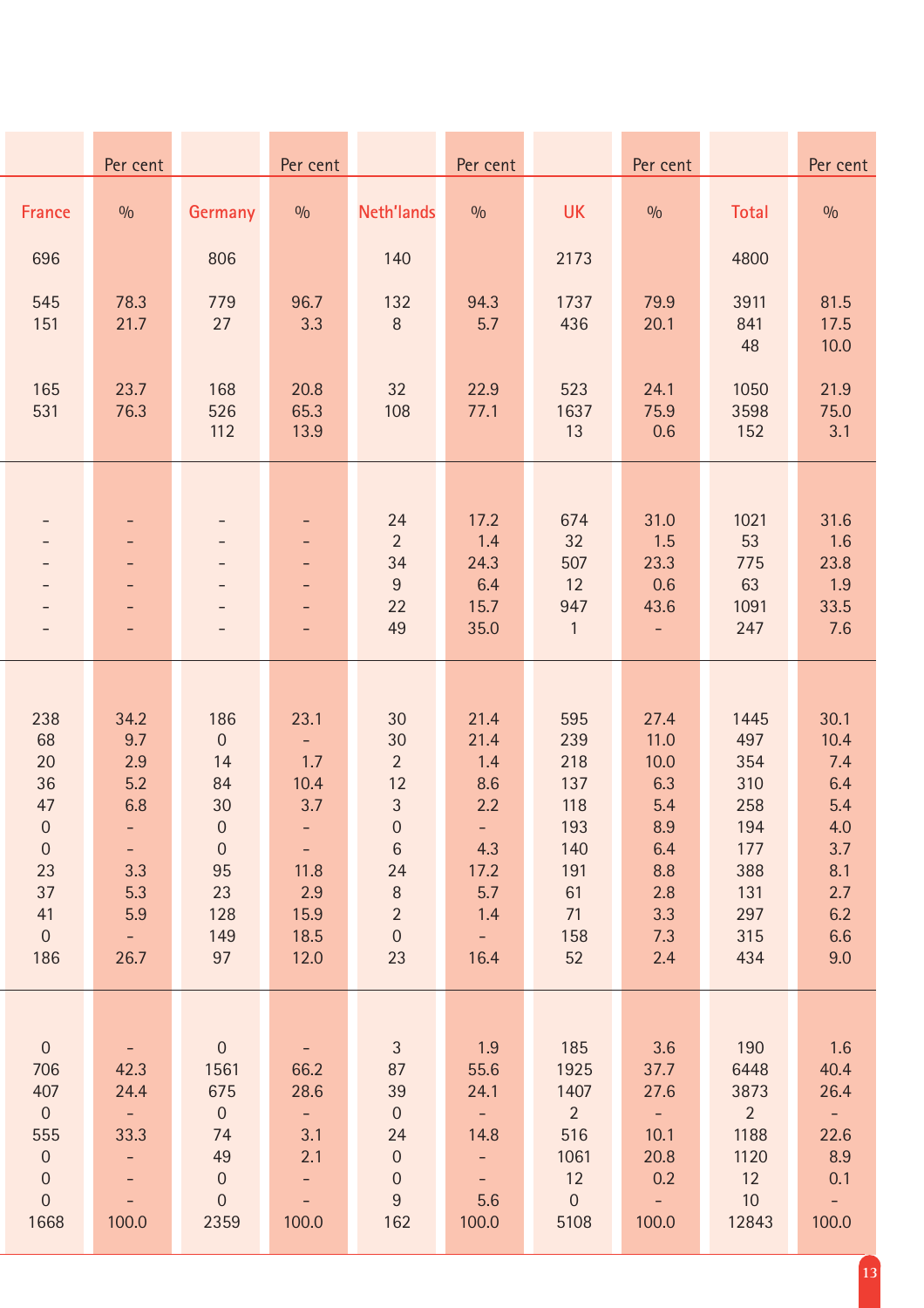#### **Which extinguisher to use**

|                                   | Freely<br>Burning<br><b>Materials</b> | <b>Flammable</b><br>Liquids | Flammable<br>Gases | Flammable<br><b>Metals</b> | Electrical<br>Equipment | Cooking<br>Oils<br>& Fats |
|-----------------------------------|---------------------------------------|-----------------------------|--------------------|----------------------------|-------------------------|---------------------------|
|                                   | (A)                                   | (B)                         | (C)                | (D)                        |                         | (F)                       |
| Water                             |                                       |                             |                    |                            |                         |                           |
| Foam                              |                                       |                             |                    |                            |                         |                           |
| Dry Powder (ABC)                  |                                       |                             |                    |                            |                         |                           |
| Carbon Dioxide (CO <sub>2</sub> ) |                                       |                             |                    |                            |                         |                           |
| Wet Chemical                      |                                       |                             |                    |                            |                         |                           |
| <b>Special Powder</b>             |                                       |                             |                    |                            |                         |                           |

#### **Purchasing and Installation**



In the guidance document to the Fire Precautions (Work place) Regulations 1997 (as amended) the Government strongly recommends the installation of independently tested and certified extinguishers as part of an employers' measures for protecting their staff and others from fire. Both the Office of the Deputy Prime Minister (ODPM) and the Fire Brigades recommend extinguishers approved to the European Standard BS EN3 and compliant with the BS 7863 colour coding specification. FETA member

companies provide extinguishers to these standards and install and maintain to BS 5306. Most workplaces will require the provision of a minimum of 2 water based extinguishers as primary protection.

In addition all other classes of risks such as electrical equipment and flammable liquids need to be separately assessed and the relevant extinguishers provided.



#### **Siting of extinguishers**

Extinguishers should be located in conspicuous positions, available at all times for immediate use and fitted on brackets or stands where they will be readily seen by persons following an escape route. Fire extinguishers should be securely hung on wall brackets. Where this is impractical extinguishers should be located on suitable stands (not on the floor).

If wall mounted the carrying handle of larger, heavier extinguishers should be 1 metre from the floor but smaller extinguishers should be mounted so the carrying handle is 1.5 metres from the floor. Extinguishers should be sited in such a way that it is not necessary to travel more than 30 metres from the site of a fire to reach an extinguisher.

To avoid confusion, all extinguishers installed in any one building or single occupancy should have the same method of operation and if intended for the same function should be similar in shape, appearance and colour.

Wherever possible, portable extinguishers should be grouped to form a fire point.



#### **Maintenance**

Extinguishers should be routinely inspected by the user at not less than quarterly and preferably at least monthly intervals to make sure that appliances are in their proper position and have not been discharged or lost pressure.

The user should replace extinguishers not available for use by serviceable extinguishers. Annual inspection, service and test discharging should be carried out by a competent person. The UK servicing standard BS 5306 Part 3 puts the onus on the user (i.e. the Company) to use a competent person and that extinguishers should be serviced to that standard and the manufacturers recommended procedure.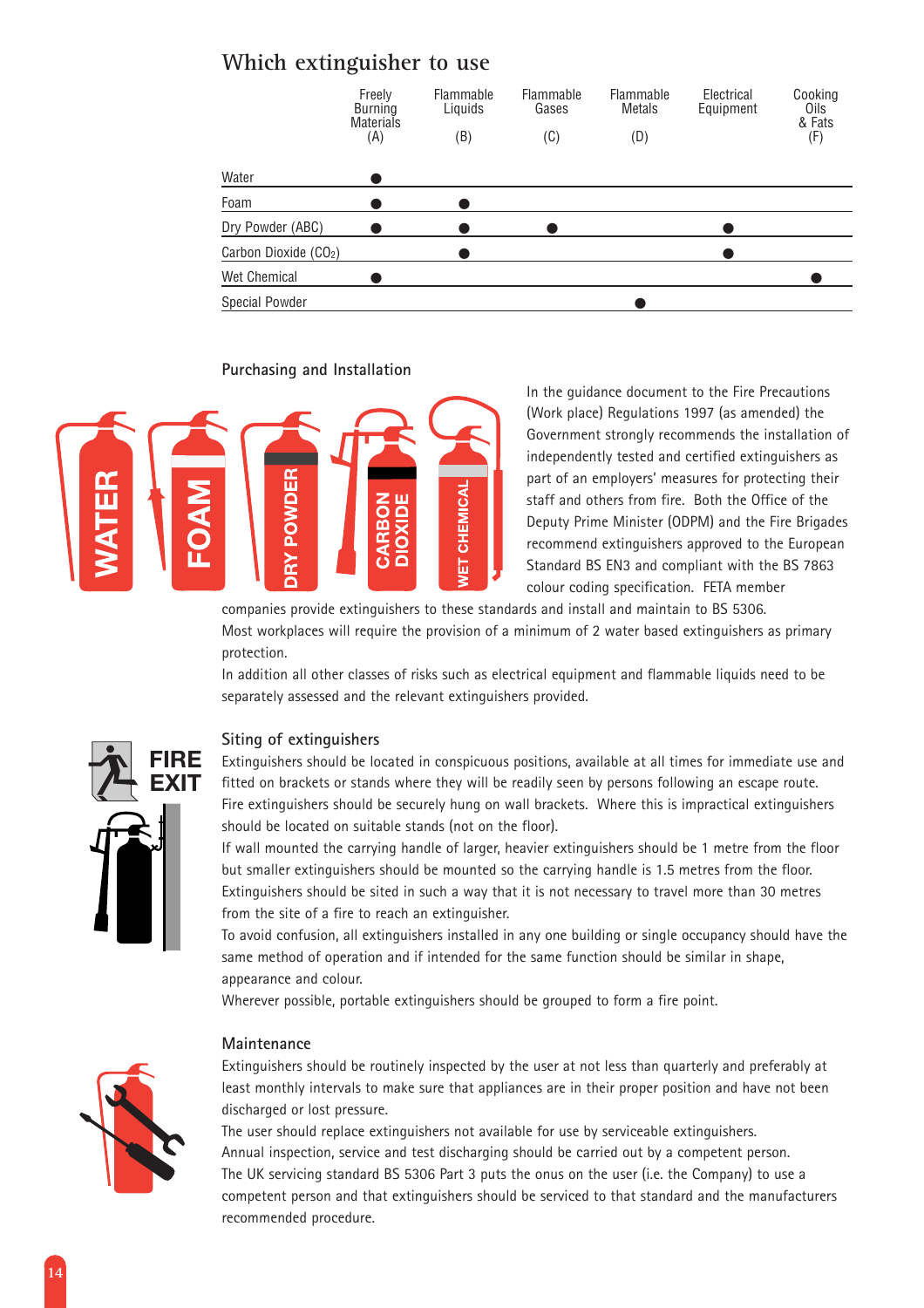#### **Training**

All people regularly employed in a workplace should be aware of the risk of fire. They need to know:

- How to summon the Fire Brigade.
- How to warn others of the fire including the operation of the fire-warning apparatus.
- The location and use of escape routes.
- The procedure for assisting visitors or members of the public from the workplace.
- The location of the fire assembly point.
- How to use the fire equipment provided.

#### **How to use a fire extinguisher**

#### **Water**

Suitable for most fires except those involving flammable liquids or live electrical apparatus. 1: Direct the jet at the base of the flame and keep it moving across the area of the fire.

2: Seek out any hot spots after the main fire is extinguished.

3: A fire spreading vertically should be attacked at its lowest point and followed upwards.

#### **Foam**

Suitable for most fires involving flammable liquids, apart from cooking oil fires.

1: Where the liquid on fire is in a container, direct the spray at the back edge of the container or at an adjoining vertical surface above the level of the burning liquid. This allows the foam to build up and flow across the surface of the liquid to smother the fire.

2: Where this is not possible stand well back, direct the spray with a gentle sweeping movement, allow the foam to drop down and lie on the surface of the liquid.

3: Do not aim the spray directly into the liquid as this will drive the foam beneath the surface and render it ineffective. In addition, it may splash the fire onto the surroundings.

#### **Dry Chemical (Powder)**

Suitable for fires involving flammable liquids or electrical apparatus.

1: On fires involving either liquids in containers or spilled liquids, direct the nozzle towards the near edge of the fire. With a rapid sweeping motion drive the fire towards the far edge until all the flames are extinguished.

2: On fires involving flowing liquids, direct the nozzle at the base of the flames and sweep upwards. 3: On fires in electrical equipment, switch off the current if safe to do so and then direct the nozzle straight at the fire.

4: Where the equipment is enclosed, direct the nozzle into any opening with the object of penetrating the interior.

5: When the fire appears to be extinguished shut off the discharge and wait until the atmosphere clears. If any flame is then still visible, discharge again.

#### Carbon dioxide (CO<sub>2</sub>)

Suitable for fires involving flammable liquids or electrical apparatus.

Method and operating instructions as for dry powder.

1: Carbon dioxide extinguishers should NOT be used in confined spaces where there is a danger that fumes may be inhaled.

#### 2: **DO NOT HOLD THE HORN SINCE IT BECOMES EXTREMELY COLD DURING USE**

#### **Wet Chemical**

Specifically for use on fires in deep fat fryers. DO NOT USE on fires involving live electrical equipment. 1: Turn off the source of heat if safe to do so.

2: Hold the lance at arm's length, well above the fire with its nozzle at least 1 metre away from the fire.

3: Holding the lance still, discharge so that the spraying wet chemical falls gently onto the surface of the fire.

4: Even if the fire appears to go out quickly, discharge the entire contents of the extinguisher.











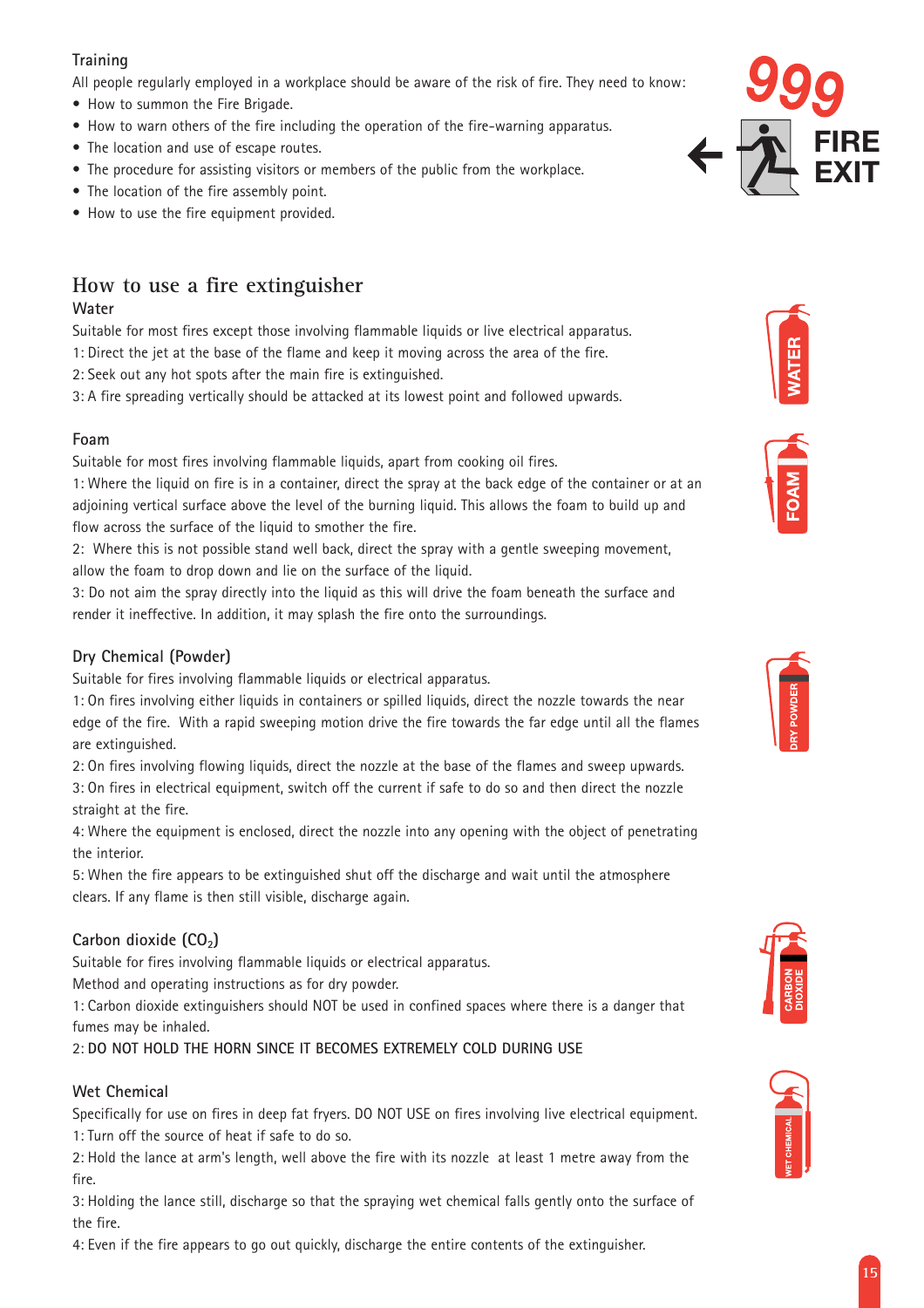

Established in 1916, FETA is the trade association which represents companies responsible for the manufacture and maintenance of portable fire fighting equipment, including extinguishers, hose reels and fittings.

FETA is a very proactive association and continues to play an important role in the ongoing development of improved standards for products, service and quality management systems.

On becoming a FETA member, companies sign up to the association's Leadership Statement which includes a full complaints procedure should any company transgress from the Statement's objectives. This ensures that the FETA logo offers an assurance to specifiers and end users that they are dealing with reputable fire protection companies for whom quality is fundamental to their products and services.

FETA is also committed to training with a number of schemes - including the FETA service technician examination - which are recognised as leading the way in fire safety training.

Further details on FETA and its member companies are available by phoning: 020 8549 8839 or by visiting: www.feta.org.uk

#### **Directory of FETA members**

1st Class Fire Protection Tel: 01603 742 741

AFE (Comber) incorporating M & W Fire Protection Tel: 01247 878 088

ALBA - Fire Extinguishers Tel: 01667 455 751

Amerex Fire International Ltd Tel: 01633 627 000

Anderstore Ltd Tel: 0113 236 5300

Angus Fire Armour Ltd Tel: 01844 214 545

Anthony Buckley & Co Ltd Tel: 0117 986 7468

BDS Fire & Security Ltd Tel: 020 8773 3377

Baron Fire Tel: 01268 786 099

Berks Extinguisher Service Tel: 01344 425 015

Bristol Fire (incl. Somerset Fire) Tel: 01454 315 779

Burton Fire Protection Tel: 01536 724 307

CAMS Fire & Security PLC Tel: 01438 740 840

Canon Fire Protection Tel: 01730 815 209

Central Fire Protection N.I. Tel: 028 9084 2922

Chase Fire Protection Ltd Tel: 01785 252 568

Chubb Fire Ltd Tel: 01932 785 588

Churches Fire Security Ltd Tel: 0870 608 4350

City Fire Group Tel: 020 8649 7766

Claughton Fire Protection Tel: 0151 652 6366

Cleeve Fire Protection Tel: 01242 674 523

CMD Fire & Security Ltd Tel: 01563 550 014

Complete Fire Protection Tel: 01923 251 446

Conquest Systems Ltd Tel: 01234 843 003

Cormeton Fire Protection Ltd Tel: 0191 237 0790

Croda Fire Fighting Chemicals Ltd Tel: 0151 548 6424

Cromwell Fire Ltd Tel: 01487 823 022

William Eagles Ltd Tel: 0161 736 1661

FDSA Fire Protection Ltd Tel: 020 8863 4000

Fire Equipment Services Ltd Tel: 01924 228 170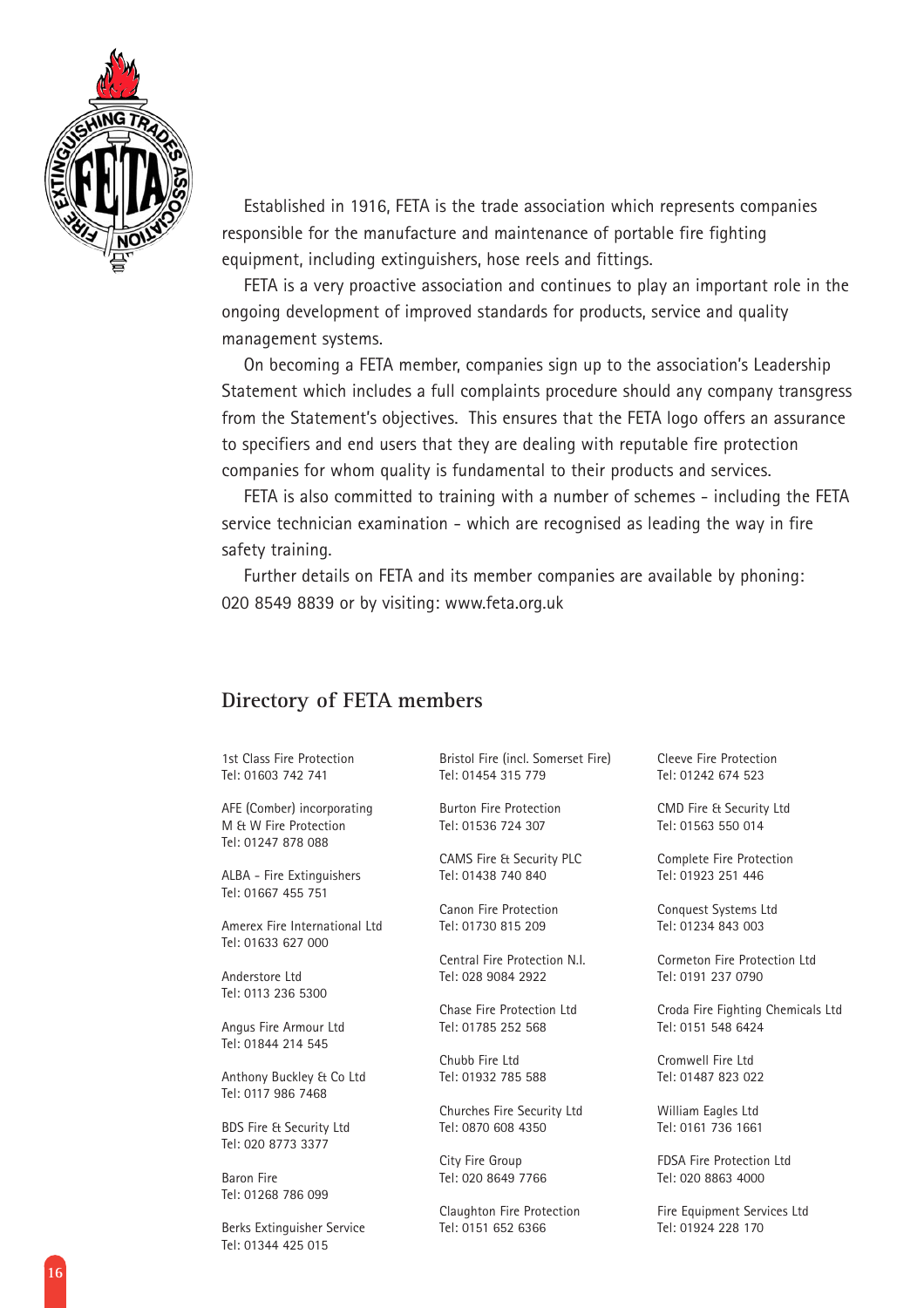Fire Extinguisher (Rentals) Ltd Tel: 0161 764 1434

Firemaster Extinguisher Ltd Tel: 020 8852 8585

Firepoint (Scotland) Ltd Tel: 01698 307 077

Fire Safety Equipment Ltd Tel: 01159 814 433

Fireshield MAS Fire Protection Ltd Tel: 01761 411 244

FIRETEK Tel: 01782 396 831

FPS (Fire Protection) Ltd Tel: 0117 955 3896

Fyr Fyter (UK) Ltd Tel: 0191 384 5977

Walter Frank & Sons Ltd Tel: 01226 201 771

The General Fire Appliance Co Tel: 01422 377 521

Gloria Plc Tel: 01444 247 799

Thomas Glover & Co. Ltd Tel: 0161 654 2222

Griffin & General Fire Service Tel: 020 7251 9379

How Fire Maintenance Ltd Tel: 01384 459 856

Hoyles Fire & Security Ltd Tel: 01744 885 161

Kidde Fire Protection Services Tel: 01582 413 694

London Fire Extinguishers Tel: 01245 354 570

London Fire Protection Services Tel: 020 8681 5881

Luxfer Gas Cylinders Ltd Tel: 0115 980 3800

LW Safety Ltd Tel: 020 8575 9000

Macron Safety Systems (UK) Ltd Tel: 01493 859 822

M & G Fire Protection & Prevention Tel: 01483 488 047

Mines Rescue Services Ltd Tel: 01443 682 522

MK Fire Ltd Tel: 01908 310 800

MSF Ltd Tel: 01293 543 838

Northants Fire Protection Tel: 01604 491 104

Norton Fire Protection Tel: 01384 441 267

Nu-Swift International Tel: 01422 372 852

Premier Fire Ltd Tel: 01926 856 999

Premier Fire Protection Tel: 01932 770 473

Prestige Fire & Safety Ltd Tel: 0121 308 2246

Prodem Fire & Safety Ltd Tel: 01443 841 551

Pyrotec Fire Protection Tel: 01273 812 376

Red Box Fire Control Tel: 01235 819 661

Richard Thorpe Fire Safety Services Tel: 01252 316 330

Safe & Sure Fire Protection Tel: 0191 378 1153

Safety Service Agency Tel: 028 2827 6609

South West Security Ltd Tel: 01823 333 868

Southern Fire Security Ltd Tel: 01225 782 020

Thameside Fire Protection Company Tel: 01268 591 059

T & P Electrical Fire Division Ltd Tel: 01953 717 999

TVF (UK) Plc Tel: 01494 450 641 UK Fire International Ltd Tel: 01603 727 000

Unique Fire Protection Ltd Tel: 01624 623 595

Victory Fire Ltd Tel: 020 7511 7444

Walker Fire Tel: 01772 693 777

H E Woolley Ltd Tel: 01642 247 337

Wormald Ansul (UK) Ltd Tel: 0161 205 2321

Arabian Construction Company Tel: +965 483 1988

Industrial Equipments Ltd Tel: +255 512 5392 / 20

Technical Trading Company LLC Tel: +968 703 515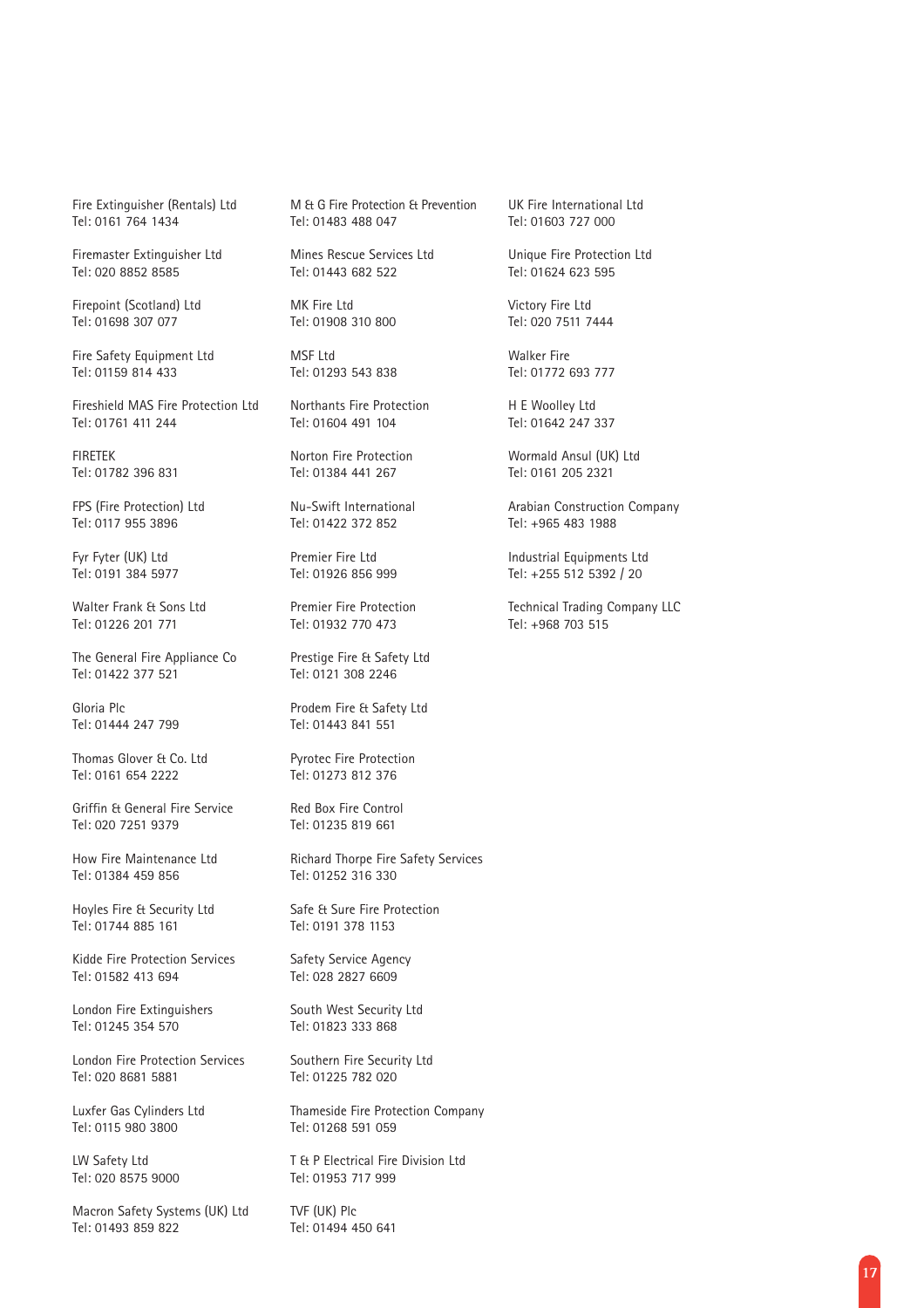

The Independent Fire Engineering & Distributors Association was founded in 1989 as the representative body of independent fire trade companies (unaligned to manufacturers) who supply and maintain fire protection services and detection equipment. This includes extinguishers, hose reels, auxiliary equipment, alarm systems and training.

Our mission is to promote and enhance the quality standards and professionalism in service delivery & distribution of fire protection products within the fire industry.

Companies who are granted membership must operate ISO 9000 quality management systems and adhere to strict ethical trading guidelines.

IFEDA is totally committed to ensuring the highest levels of training of personnel employed by member companies and operates an 'Engineer Licence Scheme' ensuring the continual audit of skill levels.

End-users and enforcement agencies can have confidence when dealing with companies who are accredited IFEDA members that they will receive the highest levels of professionalism and ethics in service delivery.

For further details on IFEDA and its members either contact the Association's office on 0161 776 4251 or visit our web-site at: www.ifeda.co.uk

#### **Directory of IFEDA members**

Abbot Fire Group Ltd Tel: 0870 844 1666

Ace Fire Equipment (UK) Ltd Tel: 01752 482500

Action Fire Protection Tel: 01456 476777

Alarming Fire Safety Ltd Tel: 01904 704654

Amerex Fire International Ltd Tel: 01633 627000

Anglesey Fire Protection Tel: 01248 852030

A-One Fire Prevention Tel: 0161 764 8999

Argos Fire Protection Services Tel: 01392 205000

Asco Extinguishers Co Ltd Tel: 0141 427 1144

Barber Brothers Tel: 0121 440 4737

Barum Friend Security Ltd Tel: 01271 342560

Basingstoke Fire Protection Ltd Tel: 01256 323733

Blackwood Fire Ltd Tel: 01495 220399

Bristol Fire Tel: 01454 315779

Brookside Fire Service Tel: 0121 457 8484

Bush Fire Tel: 01992 711142

C.S.Q. Tel: 020 8381 5051

Churches Fire Security Ltd Tel: 0870 6084350

Commercial and Avon Fire Protection Services Tel: 0121 779 5036

Cormeton Fire Protection Ltd Tel: 0191 237 0790

CTM Fire & Security Ltd Tel: 01772 882252

Cuerdale Fire & Security Ltd Tel: 01772 566210

Cwmbran Fire Protection Tel: 016338 63895

D & G Fire Protection Ltd Tel: 01387 259979

Devon & Somerset Fire Protection Tel: 01823 412996

Dion Security Ltd Tel: 01851 706532

Dougill Fire Appliance Co Ltd Tel: 0161 761 7034

Dragon Fire Tel: 01248 853399

E & J Fire Protection Tel: 01255 860645

Emerald Fire Protection Tel: 0289 33 49060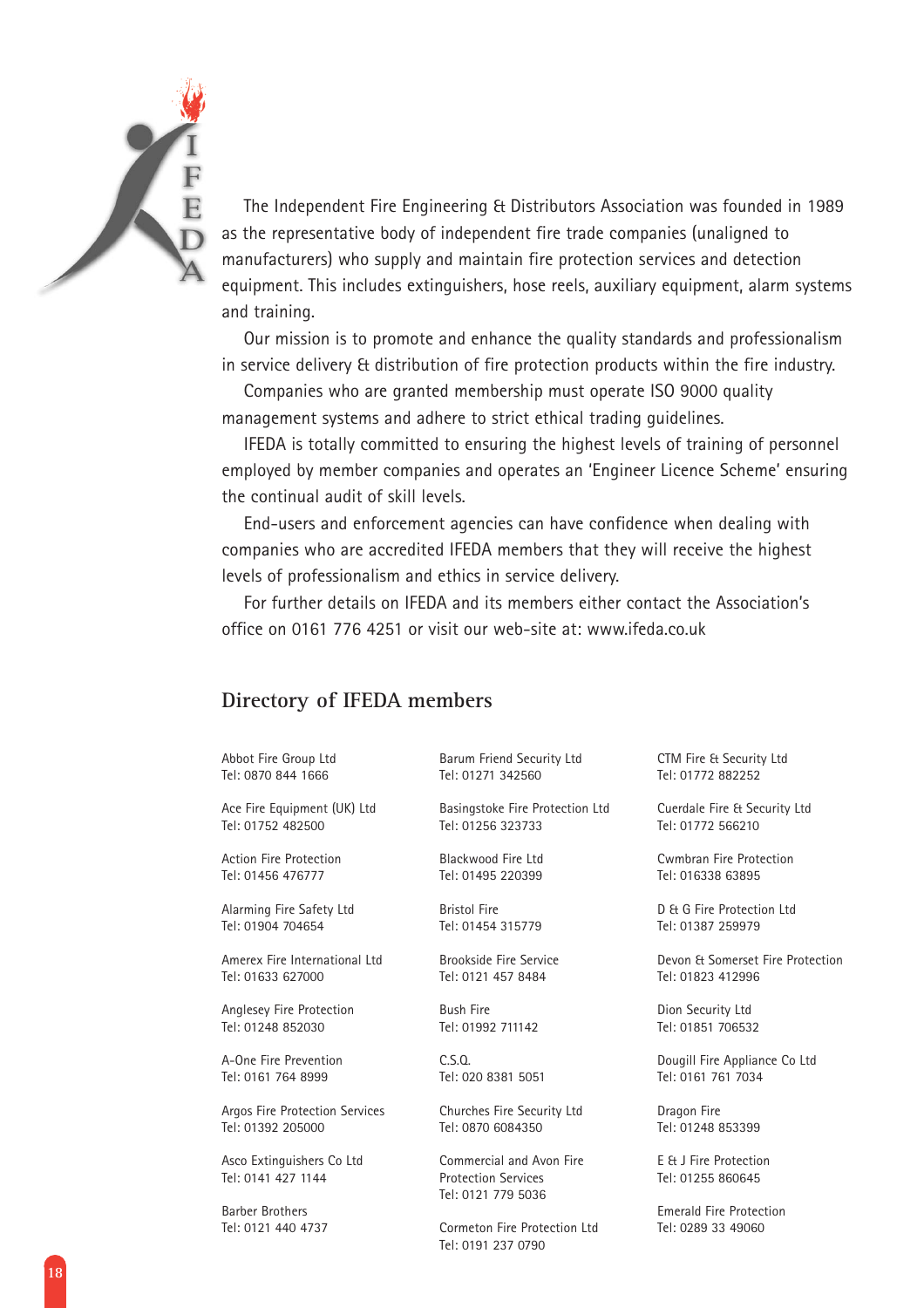ENBEY Fire Systems Ltd Tel: 0118 981 1922

Executive Fire Protection Ltd Tel: 18865 777999

Extinguishers Ltd Tel: 01202 665506

Fire Crest Fire Protection Tel: 01209 831417

Fire Industrial & Retail Equipment Ltd Tel: 0845 3000 440

Fire Protection Consultant Tel: 01625 522791

Fire Reliant Ltd Tel: 01704 506242/01772 741585

Fire Safety Services Tel: 01234 766063

Fireguard Services Tel: 01425 616139

Firemaster (Colwyn Bay) Ltd Tel: 01492 514099

Firewatch South West Ltd Tel: 01626 333122

FlameSkill Ltd Tel: 01493 440464

Forlex Ltd, t/a Hydra Fire Tel: 0161 798 7219

GMC Fire & Security Tel: 01653 697917

Guardian Fire & Security Tel: 01237 423333

Gwynedd Fire Protection Tel: 01286 881107

Hi-Tech Fire Engineering Ltd Tel: 0114 255 5712

J.G. Fire Protection Tel: 01872 571260

Jackson Fire Tel: 01352 755866

K & S Fire Protection Ltd Tel: 01934 519594

Kidde Fire Protection Services Tel: 01582 413694

Lepol Fire Equipment Sales & Service Co Tel: 01422 359052

M.P.E. Southern Ltd Tel: 01305 268360

MacKenzie (Fire Protection) Tel: 01224 791364

Midland Fire Tel: 0121 745 8444

Millennium Fire Protection Ltd Tel: 01949 837435

Monitor Risk Management Ltd Tel: 01443 757676

Mono Fire Ltd Tel: 020 83048282

Moray Fire Protection Services Tel: 01343 545418

National Fire Training Services Tel: 0161 776 4241

Nimrod Fire Protection Ltd Tel: 01420 561117

North Wales Fire Protection Ltd Tel: 01745 571786

North West Fire Ltd Tel: 01978 720999

North West Fire Protection Tel: 01254 278555

O Heap & Son (Derby) Ltd Tel: 01332 366721

Outright Fire Protection Tel: 01942 817148

Pegasus Fire Protection Tel:01422 206076

Pennine Fire Extinguisher Services Tel: 01254 263378

Phoenix Alarms & Safety Services Ltd

Tel: 01493 601655

Phoenix Fire & Safety Ltd 01737 812999

Phoenix Fire Extinguishers Ltd Tel: 023 9247 1891

R Griffin & Sons (Fire Protection) Ltd

Tel: 01489 600603

Redditch Fire Protection Tel: 01527 893336

Reliable Fire Protection Services Tel: 01702 715226

Rockford Safety Ltd Tel: 029 2086 6999

Russell Fire Limited Tel: 01733 310469

Sedgemoor Fire Prevention Tel: 01278 671627

SF Fire Protection Services Tel: 01484 714076

Shelbourne Letheby (Fire Division) Ltd Tel: 0161 789 3850

Shires Fire & Safety Ltd Tel: 01952 292488

Snowdonia Fire Protection Tel: 01286 650235

Spectrum Fire Protection (UK) Ltd Tel: 0121 359 8881

Storm Fire Protection Ltd Tel: 01993 882170

Sure Fire Protection Tel: 01942 877103

Surefire Protection Ltd Tel: 02890 792010

Tameside Fire Protection Services` Tel: 0161 338 5999

Time Prime Ltd t/a Cowley Fire Tel: 01253 769666

Triangle Fire Protection Ltd Tel: 0800 581205

Uniguard Fire Protection Tel: 02392 470711

Universal Fire Protection Tel: 01482 870266

W Gordon Scott & Co (Fire Extinguishers) Tel: 01325 300643

West of England Fire Protection Ltd Tel: 01271 377394

Wight Fire Co. Tel: 01983 407155

Wirral Fire Protection Tel: 0151 639 7745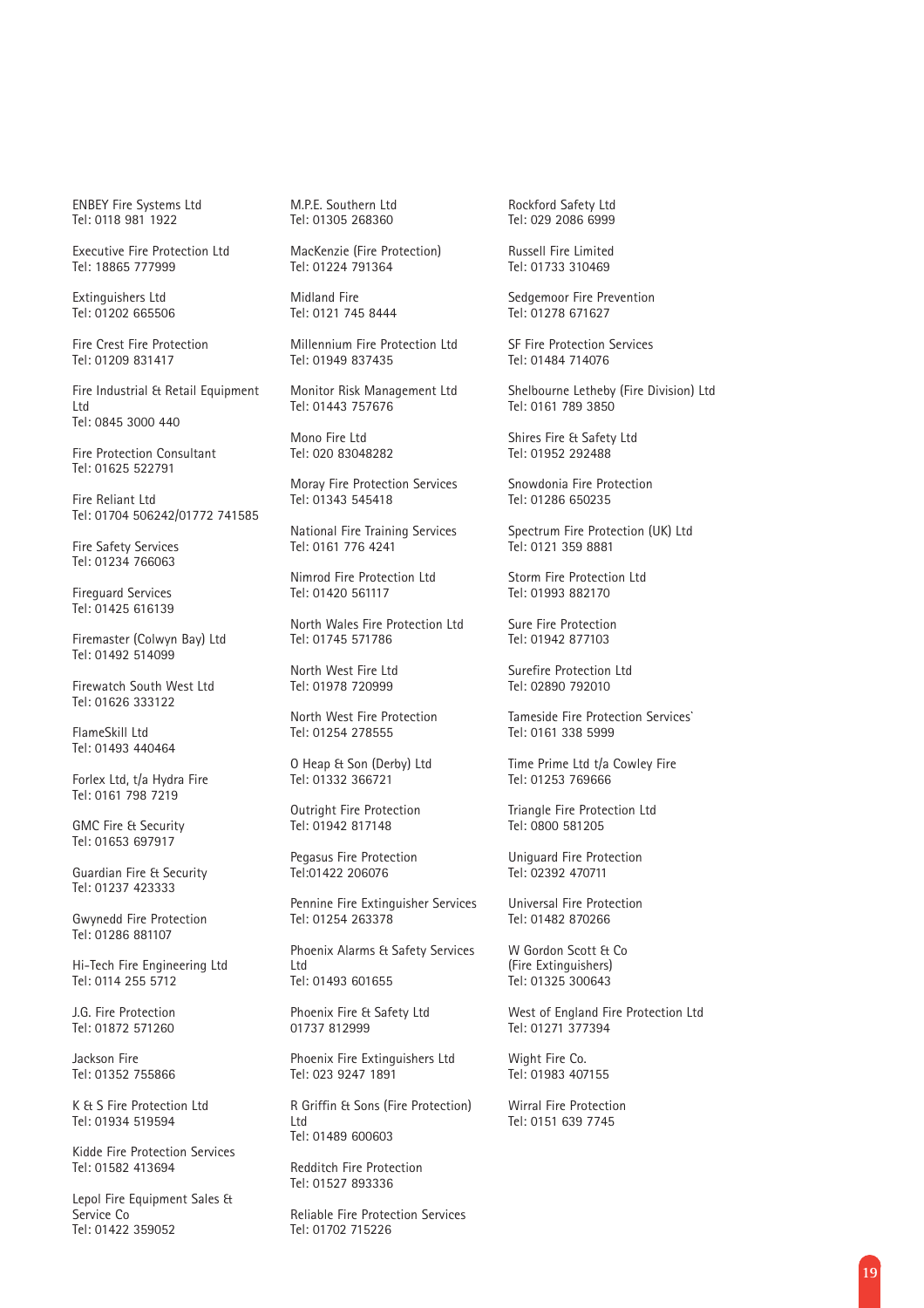

active fire protection supply industry and has done so for over 30 years. As the influence of the European Commission on standards and regulations has grown, so has the role of Eurofeu in meeting the challenges of a changing European market.

Membership consists of national trade associations from 10 countries and the four autonomous sections representing Fire Fighting Vehicles (Mobile Equipment), Fixed Extinguishing Installations, Portable Fire Extinguishers and Sprinklers have a combined turnover in excess of 4.5 billion Euros.

Specialists from within the membership are actively involved in standards writing in Comité Européen de Normalisation (CEN) and the International Standards Organisation (ISO), technical and commercial liaison with insurers through Comité Européen des Assurances (CEA) and sister associations in fire detection and security through Euralarm and the European Fire and Security Advisory Council (EFSAC).

#### **Directory of EUROFEU member associations**

Fachverband der Fahrzeugindustrie **Osterreichs** Wiedner Hauptstrasse 63 1045 WIEN AUSTRIA Tel: +43 1 5 01 05 48 00 Fax: +43 1 50 10 52 89 Email: kfz@wko.at

Osterreichischer Brandschutzverband Rasumofskygasse 30/1 A-1030 WIEN AUSTRIA Tel: +43 1 71 55 501 Fax: +43 1 71 55 513 Email: obv@obv-cert.at

AGORIA Group Mécanique Diamant Building Bld A Reyers 80 1030 BRUSSELS BELGIUM Tel: +32 2 706 78 00 Fax: +32 2 706 78 01 Email: dominique.dutre@ agoria.be

Fire Industry Confederation (FIC) Neville House, 55 Eden Street KINGSTON UPON THAMES Surrey KT1 1BW GREAT BRITAIN Tel: + 44 20 8549 8839 Fax: + 44 20 8547 1564 Email: fic@abft.org.uk

ANIMA-UMAN via L. Battistotti Sassi 1113 20133 MILANO **ITALY** Tel: + 39 2 739 7322 Fax: + 39 2 739 7316 Email: nigro@starspinkler.it

Vebon

P/a FME-CWM Postbus 190 2700 AD ZOETERMEER NETHERLANDS Tel: + 31 79 353 1116 Fax: + 31 79 353 1365 Email: vebon@fme.nl

Dansk Brandsikrings Forening Børsen DK-1217 KOPENHAGEN DENMARK Tel: + 45 33 95 05 19 Fax: + 45 33 33 04 64 Email: svp@commerce.dk

Federation Francaise du Materiel d'Incendie (FFMI) 39-41 rue Louis Blanc F-92400 COURBEVOIE FRANCE Tel: +33 1 471 763 03 Fax: +33 1 471 763 05

Bundesverband Feuerloschgerate und-anlagen eV (BVFA) Koellikerstrasse 13 97070 WURZBURG GERMANY Tel: +49 09 31 35 29 20 Fax: +49 09 31 35 29 229 Email: info@bvfa.de

Fachverband Feurerwehrtechnik Lyoner Strasse 18 60528 FRANFURT AM MAIN GERMANY Tel: +49 69 66 03 1305 Fax: +49 69 66 03 1464 Email: bernd.scherer@vdma.org

Tecnifuego-AESPI C/Alcalá, 119 4. Izquierda 28009 MADRID SPAIN Tel: + 34 91 577 68 47 Fax: + 34 91 435 16 40 Email: secretaria.general@tecnifuego -aespi.org

Verband Schweizerischer Errichter von Sicherheitsanlagen (SES) c/o SECURITON AG Alte Landstrasse 411 8708 MANNEDORF SWITZERLAND Tel: + 41 01 922 61 11 Fax: + 41 01 922 64 50 Email: info@sicher-ses.ch